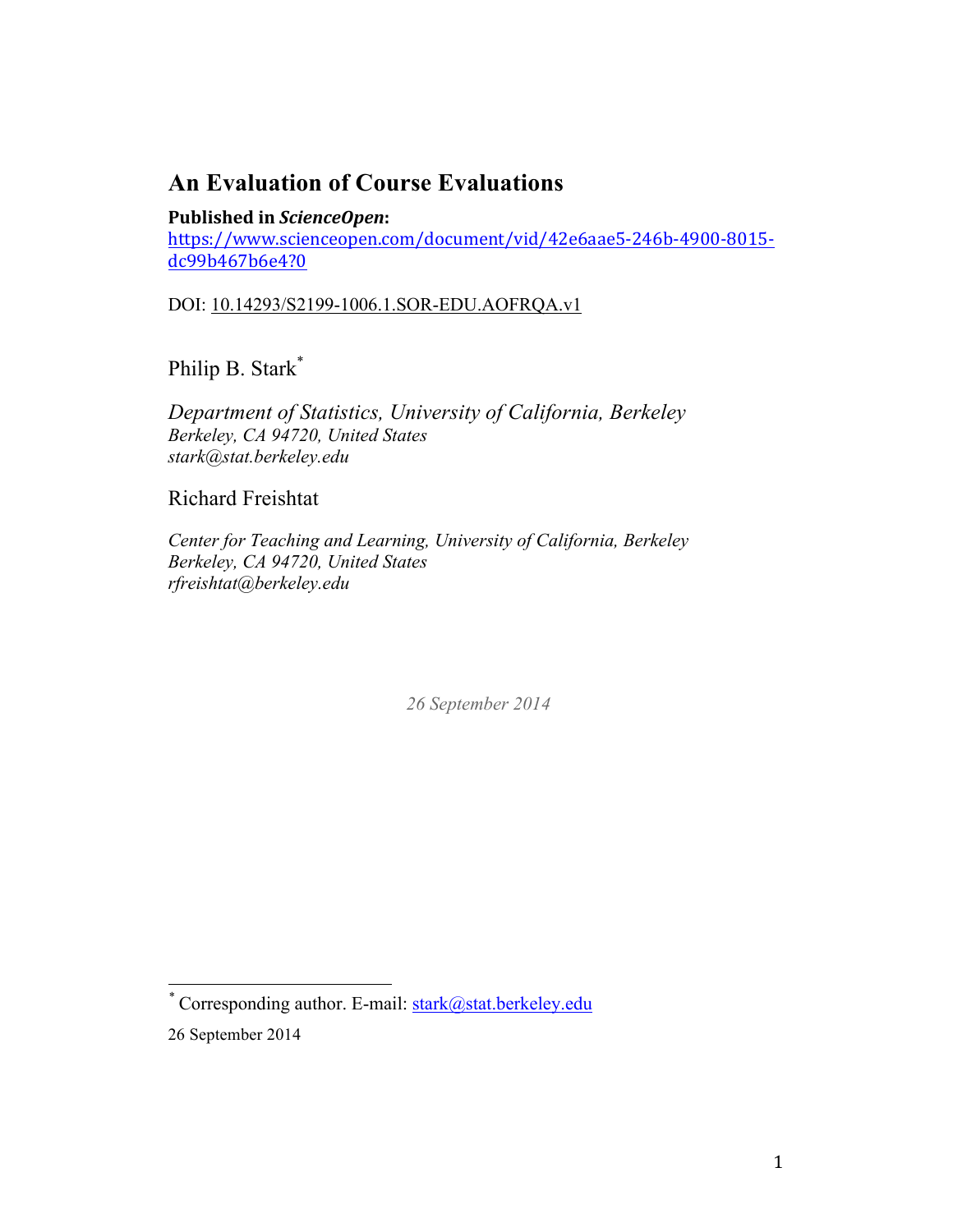Student ratings of teaching have been used, studied, and debated for almost a century. This article examines student ratings of teaching from a statistical perspective. The common practice of relying on averages of student teaching evaluation scores as the primary measure of teaching effectiveness for promotion and tenure decisions should be abandoned for substantive and statistical reasons: There is strong evidence that student responses to questions of "effectiveness" do not measure teaching effectiveness. Response rates and response variability matter. And comparing averages of categorical responses, even if the categories are represented by numbers, makes little sense. Student ratings of teaching are valuable when they ask the right questions, report response rates and score distributions, and are balanced by a variety of other sources and methods to evaluate teaching.

Since 1975, course evaluations at *University of California, Berkeley* have asked:

Considering both the limitations and possibilities of the subject matter and course, how would you rate the overall teaching effectiveness of this instructor?

1 (not at all effective), 2, 3, 4 (moderately effective), 5, 6, 7 (extremely

effective)

Among faculty, student evaluations of teaching (SET) are a source of pride and satisfaction—and frustration and anxiety. High-stakes decisions including tenure and promotions rely on SET. Yet it is widely believed that they are primarily a popularity contest; that it's easy to "game" ratings; that good teachers get bad ratings and *vice versa*; and that rating anxiety stifles pedagogical innovation and encourages faculty to water down course content. What's the truth?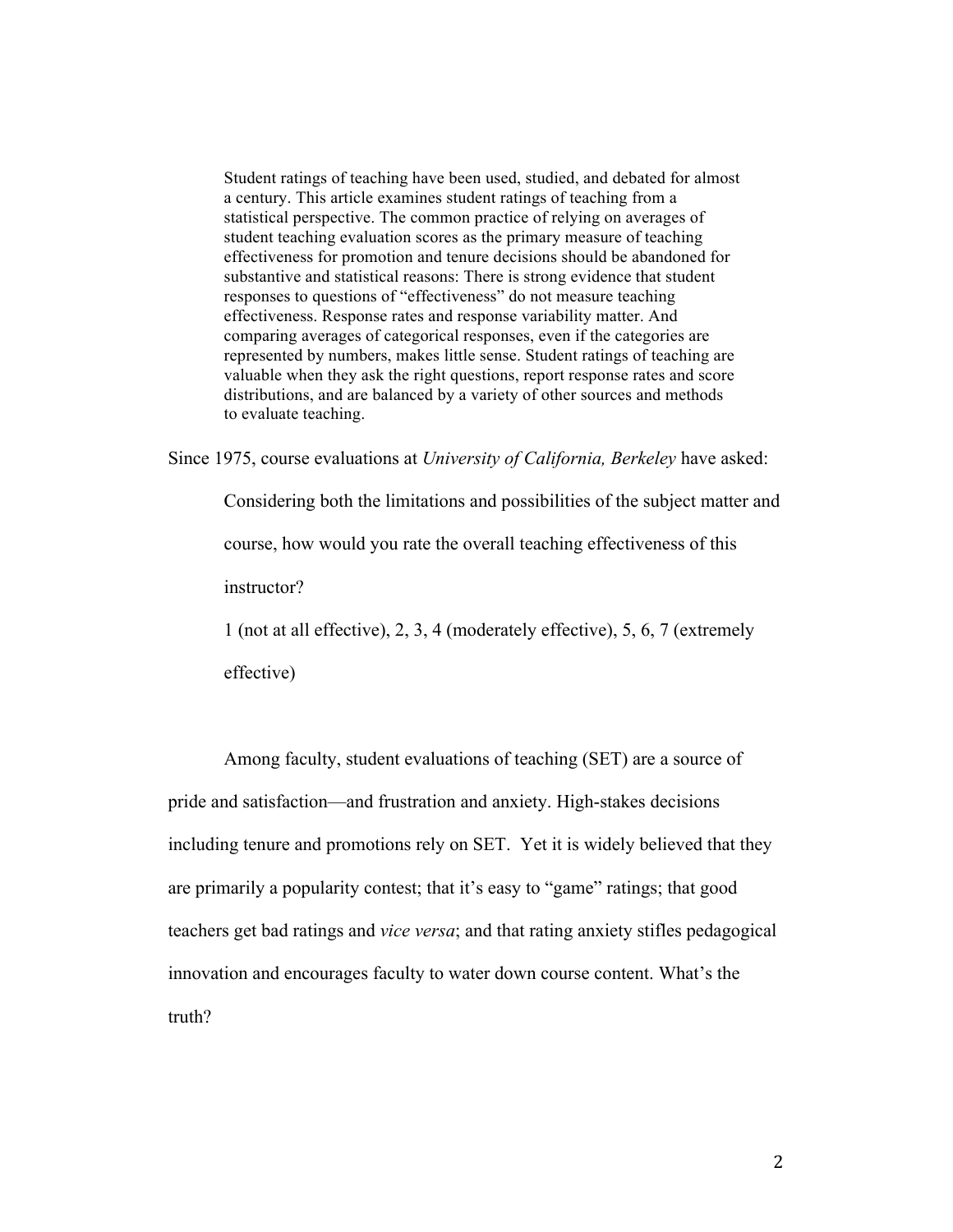We review statistical issues in analyzing and comparing SET scores, problems defining and measuring teaching effectiveness, and pernicious distortions that result from using SET scores as a proxy for teaching quality and effectiveness. We argue here--and the literature shows--that students are in a good position to evaluate *some* aspects of teaching, but SET are at best tenuously connected to teaching effectiveness (Defining and measuring teaching effectiveness are knotty problems in themselves; we discuss this below). Other ways of evaluating teaching can be combined with student comments to produce a more reliable and meaningful composite. We make recommendations regarding the use of SET and discuss new policies implemented at *University of California, Berkeley*, in 2013.

#### **Background**

SET scores are the most common method to evaluate teaching (Cashin, 1999; Clayson, 2009; Davis, 2009; Seldin, 1999). They define "effective teaching" for many purposes. They are popular partly because the measurement is easy and takes little class or faculty time. Averages of SET ratings have an air of objectivity simply by virtue of being numerical. And comparing an instructor's average rating to departmental averages is simple. However, questions about using SET as the sole source of evidence about teaching for merit and promotion, and the efficacy of evaluation questions and methods of interpretation persist (Pounder, 2007).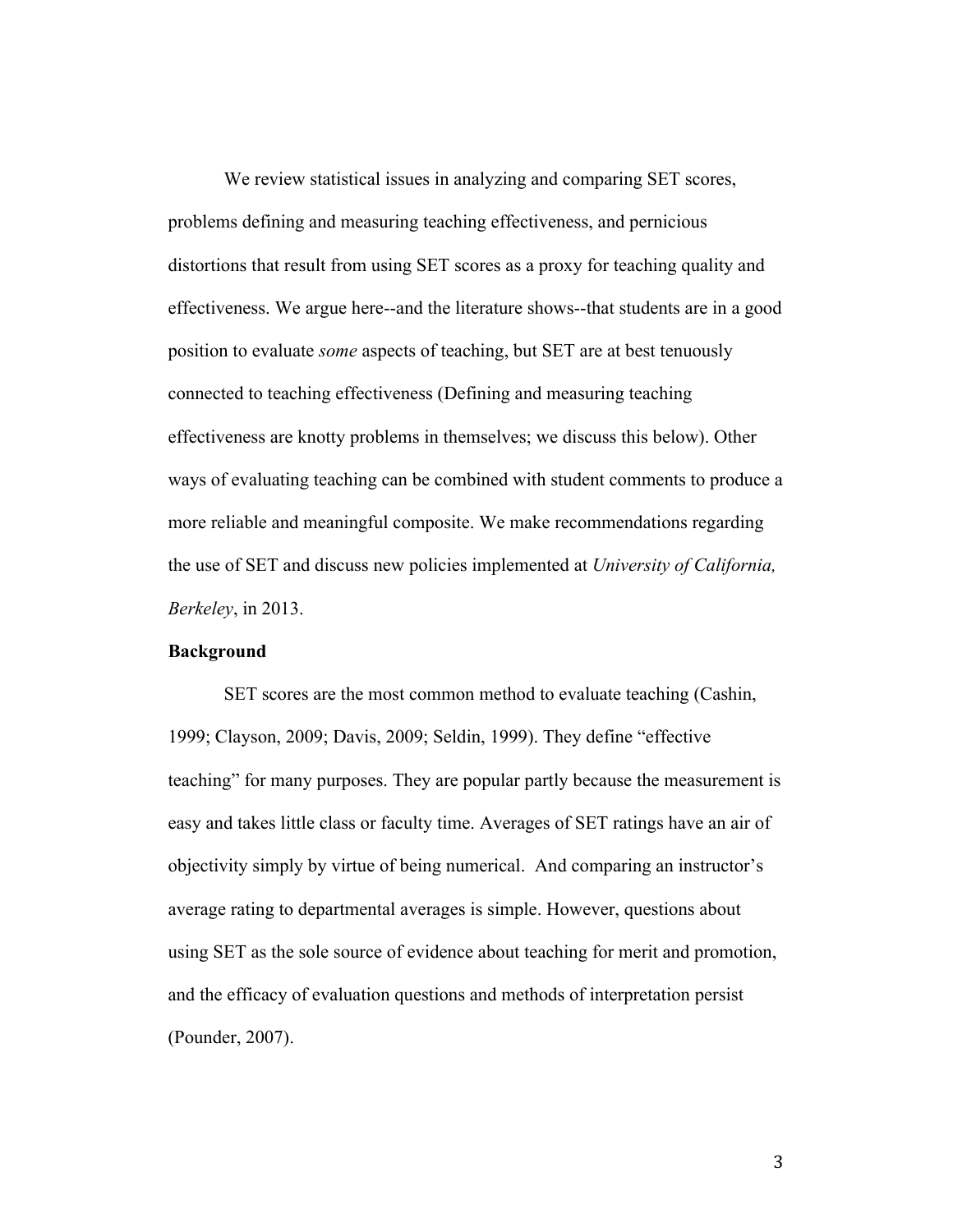# **Statistics and SET**

#### Who responds?

Some students do not fill out SET surveys. The *response rate* will be less than 100%. The lower the response rate, the less representative the responses might be: there's no reason nonresponders should be like responders--and good reasons they might not be. For instance, anger motivates people to action more than satisfaction does. Have you ever seen a public demonstration where people screamed "we're content!"? (See, e.g., http://xkcd.com/470/) Nonresponse produces uncertainty: Suppose half the class responds, and that they rate the instructor's handwriting legibility as 2. The average for the entire class might be as low as 1.5, if all the "nonresponders" would also have rated it 1. Or it might be as high as 4.5, if the nonresponders would have rated it 7.

Some schools require faculty to explain low response rates. This seems to presume that it is the instructor's fault if the response rate is low, and that a low response rate is in itself a sign of bad teaching. Consider these scenarios:

(1) The instructor has invested an enormous amount of effort in providing the material in several forms, including online materials, online self-test exercises, and webcast lectures; the course is at 8am. We might expect attendance and response rates to in-class evaluations to be low.

(2) The instructor is not following any text and has not provided notes or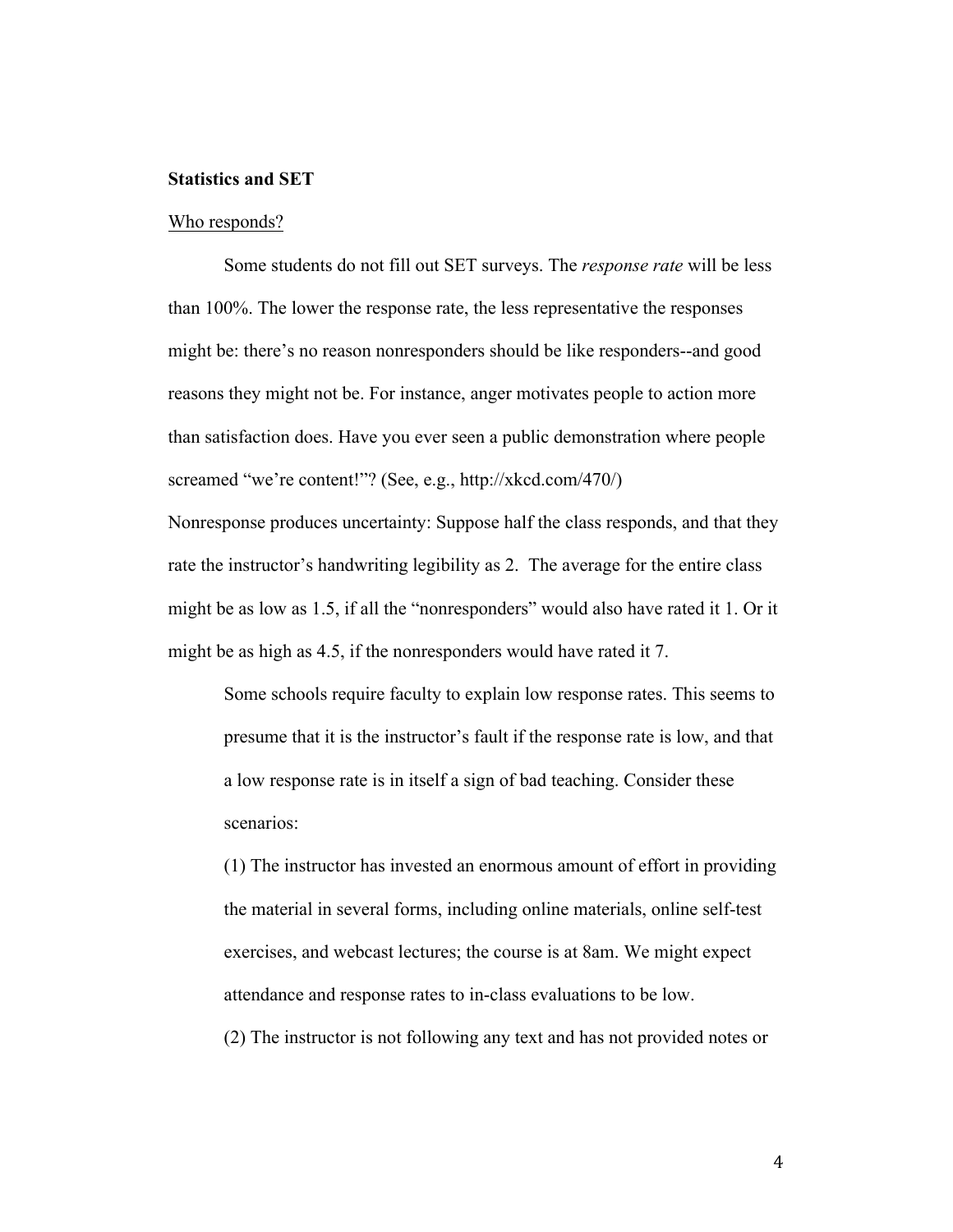supplementary materials. Attending lecture is the only way to know what is covered. We might expect attendance and response rates to in-class evaluations to be high.

(3) The instructor is exceptionally entertaining, gives "hints" in lecture about exams; the course is at 11am. We might expect high attendance and high response rates for in-class evaluations.

The point: Response rates themselves say little about teaching effectiveness. In reality, if the response rate is low, the data should not be considered representative of the class as a whole. An explanation solves nothing.

Averages of small samples are more susceptible to "the luck of the draw" than averages of larger samples. This can make SET in small classes more extreme than evaluations in larger classes, even if the response rate is 100%. And students in small classes might imagine their anonymity to be more tenuous, perhaps reducing their willingness to respond truthfully or to respond at all.

# Averages

Personnel reviews routinely compare instructors' average scores to departmental averages. Such comparisons make no sense, as a matter of Statistics. They presume that the difference between 3 and 4 means the same thing as the difference between 6 and 7. They presume that the difference between 3 and 4 means the same thing to different students. They presume that 5 means the same thing to different students and to students in different courses.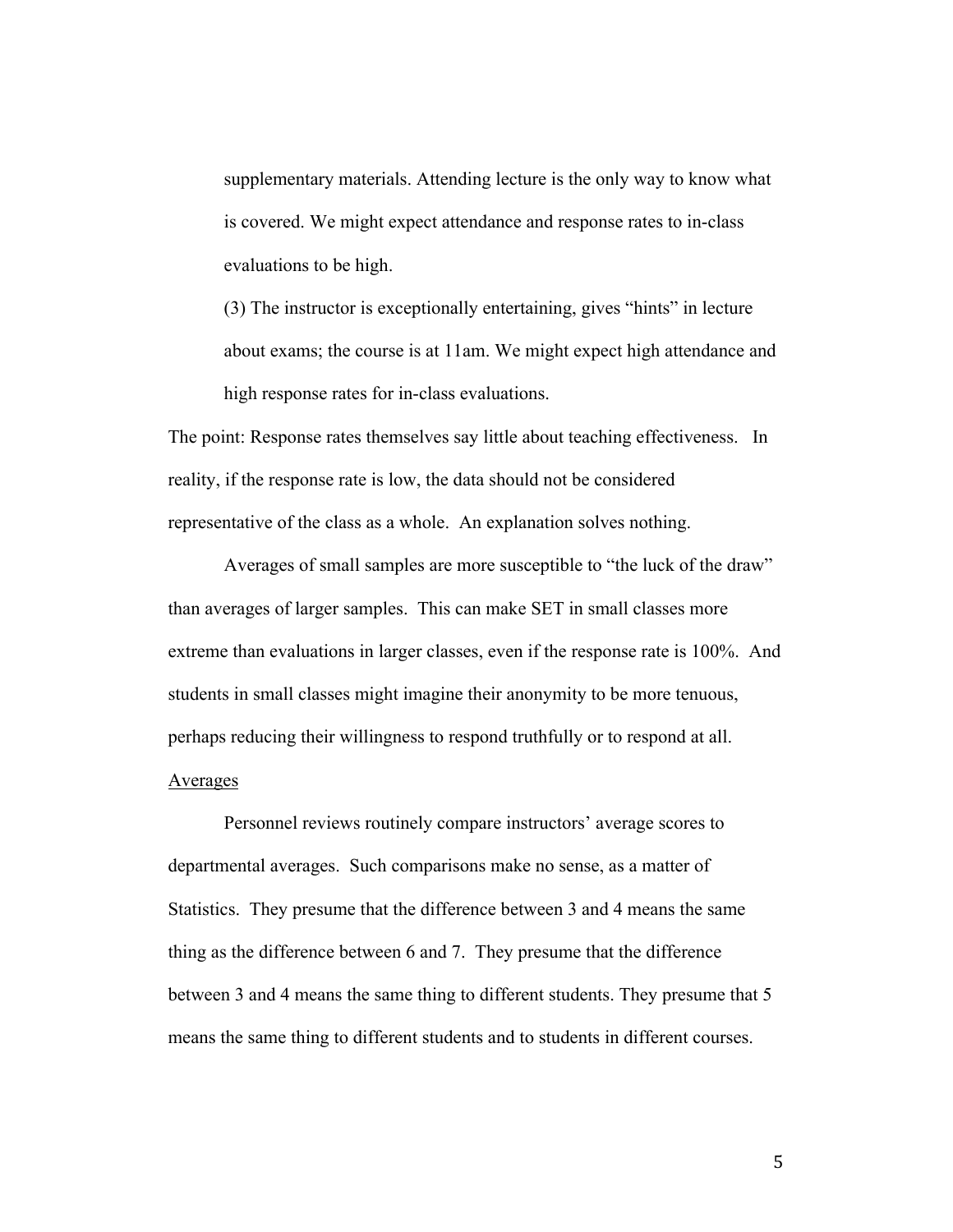They presume that a 3 "balances" a 7 to make two 5s. For teaching evaluations, there's no reason any of those things should be true (See, e.g., McCullough  $\&$ Radson, 2011).

SET scores are *ordinal categorical* variables: The ratings fall in categories that have a natural order, from worst (1) to best (7). But the numbers are *labels*, not *values*. We could replace the numbers with descriptions and no information would be lost: The ratings might as well be "not at all effective," … , "extremely effective." It doesn't make sense to average labels. Relying on averages equates two ratings of 5 with ratings of 3 and 7, since both sets average to 5. They are not equivalent, as this joke shows: Three statisticians go hunting. They spot a deer. The first statistician shoots; the shot passes a yard to the left of the deer. The second shoots; the shot passes a yard to the right of the deer. The third one yells, "we got it!"

### Scatter matters

Comparing an individual instructor's average with the average for a course or a department is meaningless: Suppose that the departmental average for a particular course is 4.5, and the average for a particular instructor in a particular semester is 4.2. The instructor's rating is below average. How bad is that? If other instructors get an average of exactly 4.5 when they teach the course, 4.2 might be atypically low. On the other hand, if other instructors get 6s half the time and 3s half the time, 4.2 is well within the spread of scores. Even if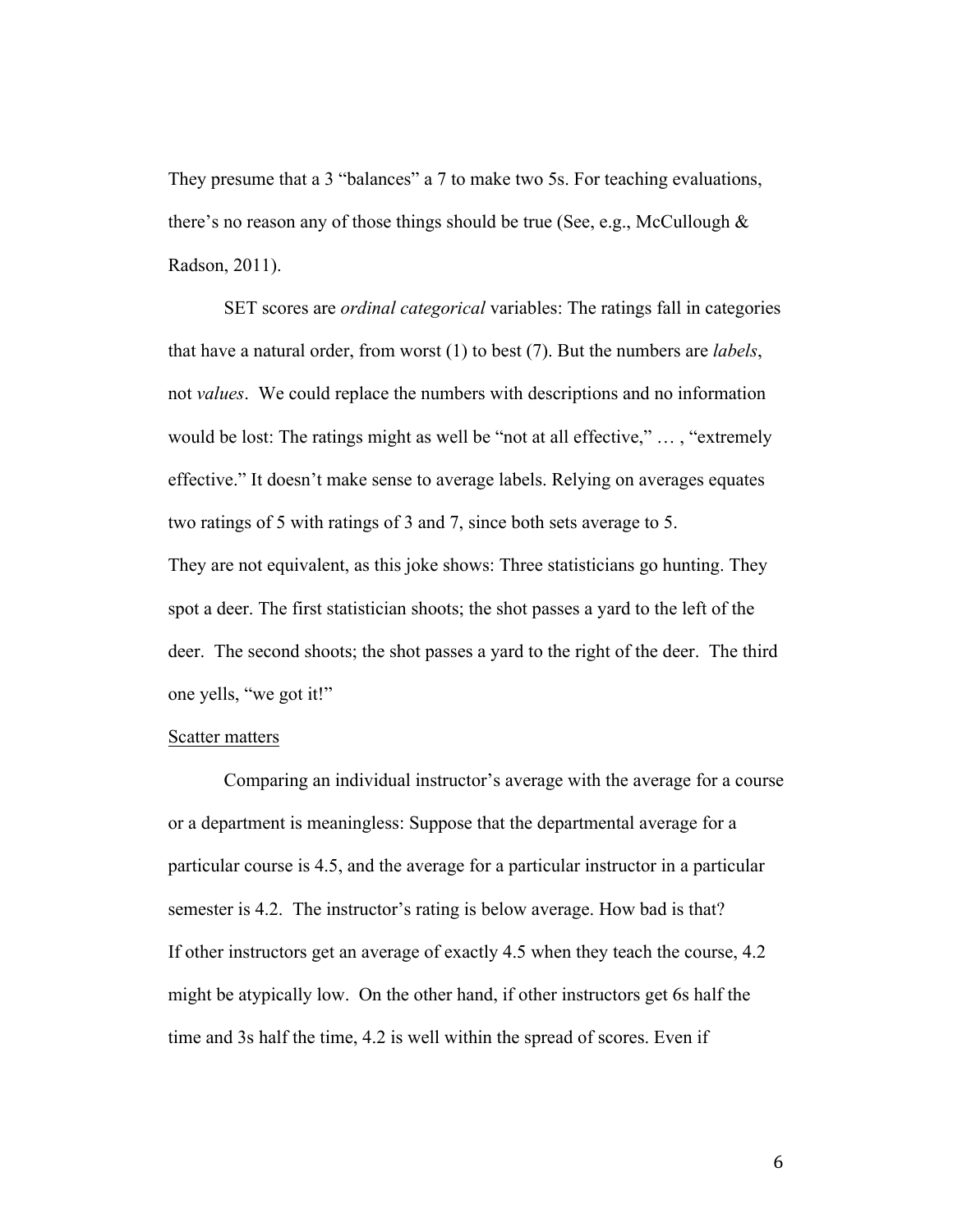averaging made sense, the mere fact that one instructor's average rating is above or below the departmental average says little. We should report the *distribution* of scores for instructors and for courses: the percentage of ratings in each category (1–7). The distribution is easy to convey using a bar chart.

# All the children are above average

At least half the faculty in any department will have average scores at or below median for that department. Deans and Chairs sometimes argue that a faculty member with below-average teaching evaluations is an excellent teacher—just not as good as the other, superlative teachers in that department. With apologies to Garrison Keillor, all faculty members in all departments cannot be above average.

#### Comparing incommensurables

Students' interest in courses varies by course type (e.g., prerequisite versus major elective). The nature of the interaction between students and faculty varies with the type and size of courses. Freshmen have less experience than seniors. These variations are large and may be confounded with SET (Cranton & Smith, 1986; Feldman, 1984, 1978). It is not clear how to make fair comparisons of SET across seminars, studios, labs, prerequisites, large lower-division courses, required major courses, etc (See, e.g., McKeachie, 1997).

#### Student Comments

Students are ideally situated to comment *about their experience* of the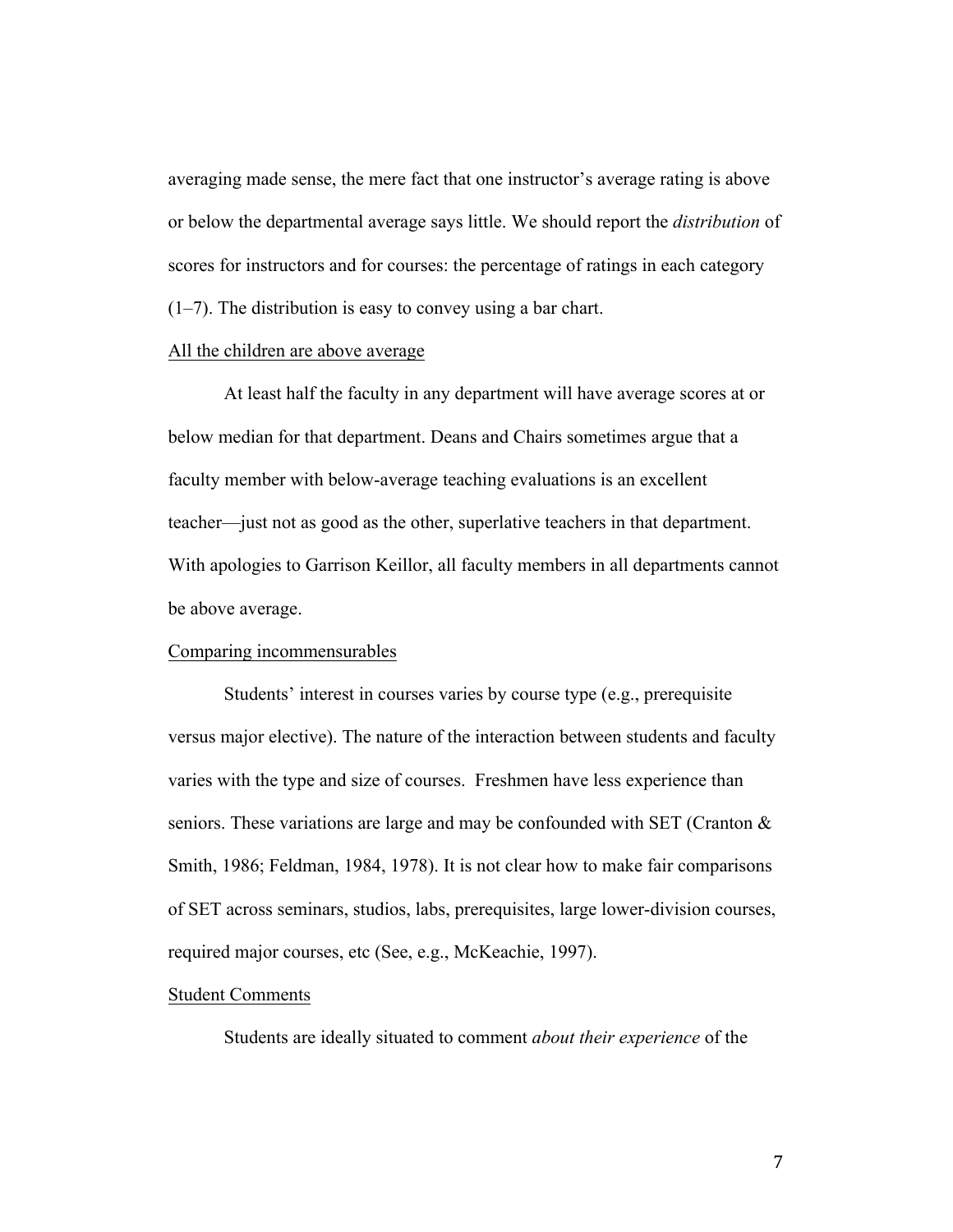course, including factors that influence teaching effectiveness, such as the instructor's audibility, legibility, and perhaps the instructor's availability outside class. They can comment on whether they feel more excited about the subject after taking the class, and—for electives—whether the course inspired them to take a follow-up course. They might be able to judge clarity, but clarity may be confounded with the difficulty of the material. While some student comments are informative, one must be quite careful interpreting the comments: faculty and students use the same vocabulary quite differently, ascribing quite different meanings to words such as "fair," "professional," "organized," "challenging," and "respectful" (Lauer, 2012). Moreover, it is not easy to compare comments across disciplines (Cashin, 1990; Cashin & Clegg, 1987; Cranton & Smith, 1986; Feldman, 1978), because the depth and quality of students' comments vary widely by discipline. In context, these comments are all glowing:

Physical Sciences class.

"Lectures are well organized and clear"

"Very clear, organized and easy to work with"

Humanities class.

"Before this course I had only read two plays because they were required in High School. My only expectation was to become more familiar with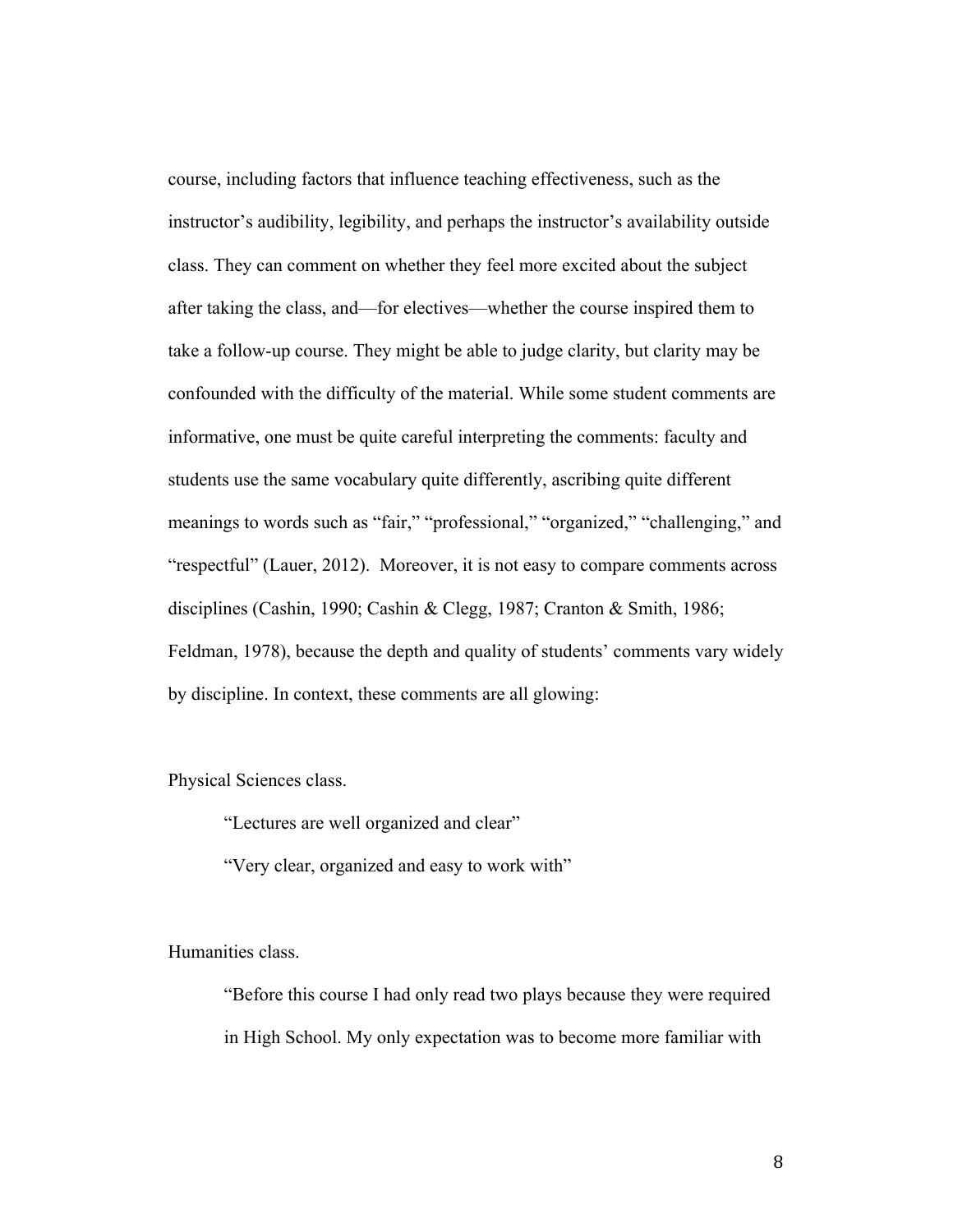the works. I did not expect to enjoy the selected texts as much as I did, once they were explained and analyzed in class. It was fascinating to see texts that the author's were influenced by; I had no idea that such a web of influence in Literature existed. I wish I could be more 'helpful' in this evaluation, but I cannot. I would not change a single thing about this course. I looked forward to coming to class everyday. I looked forward to doing the reading for this class. I only wish that it was a year long course so that I could be around the material, graduate instructor's and professor for another semester."

# **What SET Measure**

*If you can't prove what you want to prove, demonstrate something else and pretend that they are the same thing. In the daze that follows the collision of statistics with the human mind, hardly anybody will notice the difference.* 

-D. Huff (1954)

This is what we do with SET. We don't measure teaching effectiveness. We measure what students say, and pretend it's the same thing. We calculate statistics, report numbers, and call it a day.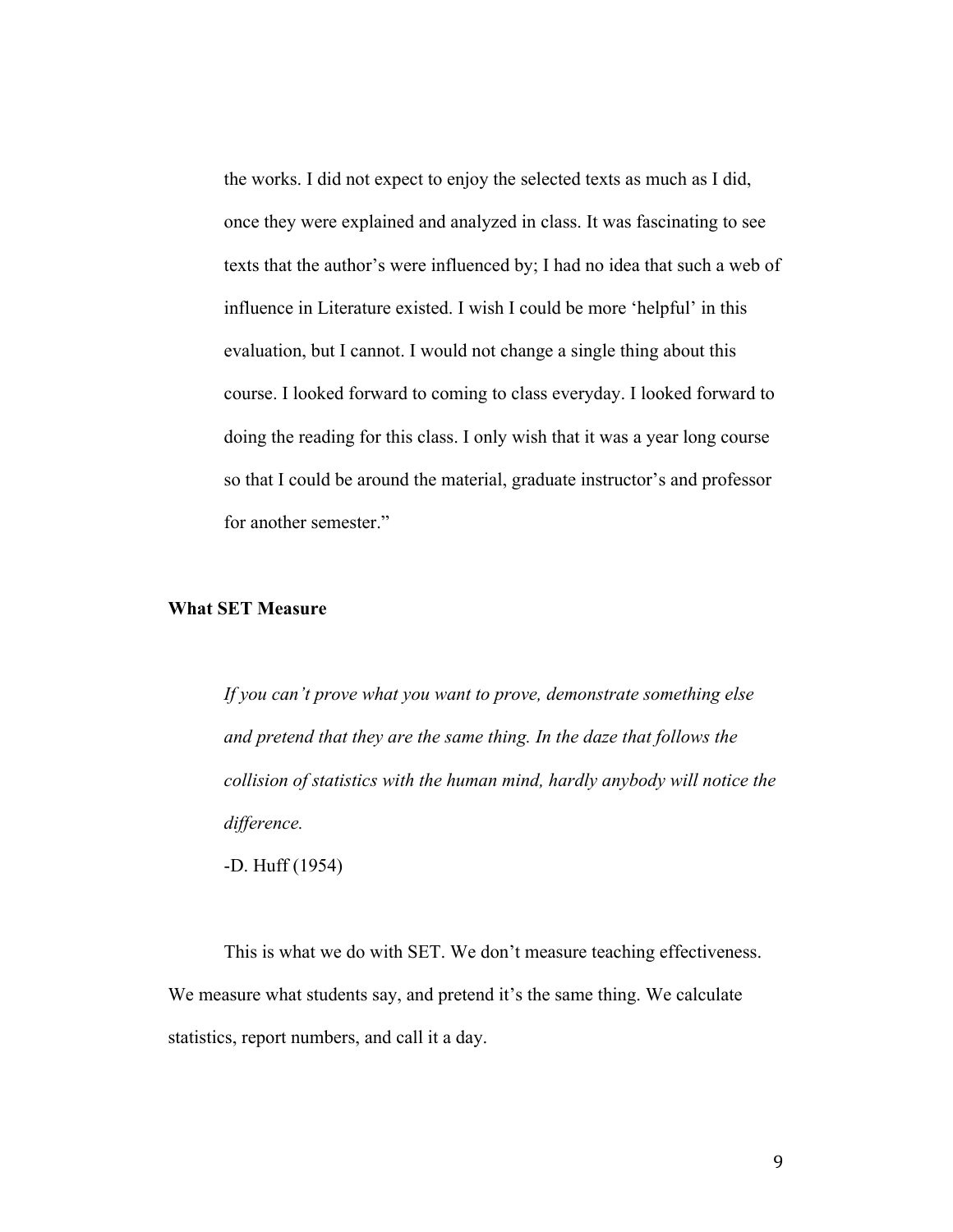What is effective teaching? One definition is that an effective teacher is skillful at creating conditions conducive to learning. Some learning happens no matter what the instructor does. Some students do not learn much no matter what the instructor does. How can we tell how much the instructor helped or hindered?

Measuring learning is hard: Grades are poor proxies, because courses and exams can be easy or hard (Beleche, Fairris and Marks, 2012). If exams were set by someone other than the instructor—as they are in some universities—we might be able to use exam scores to measure learning (See, e.g., http://xkcd.com/135/). But that's not how most universities work, and teaching to the test could be confounded with learning.

Performance in follow-on courses and career success may be better measures, but those measurements are hard to make. And how much of someone's career success can be attributed to a given course, years later?

There is a large research literature on SET, most of which addresses *reliability*: Do different students give the same instructor similar marks (See, e.g., Abrami, et al., 2001; Braskamp and Ory, 1994; Centra, 2003; Ory, 2001; Wachtel, 1998; Marsh and Roche, 1997)? Would a student rate the same instructor consistently later (See, e.g., Braskamp and Ory, 1994; Centra, 1993; Marsh, 2007; Marsh and Dunkin, 1992; Overall and Marsh, 1980)? That has nothing to do with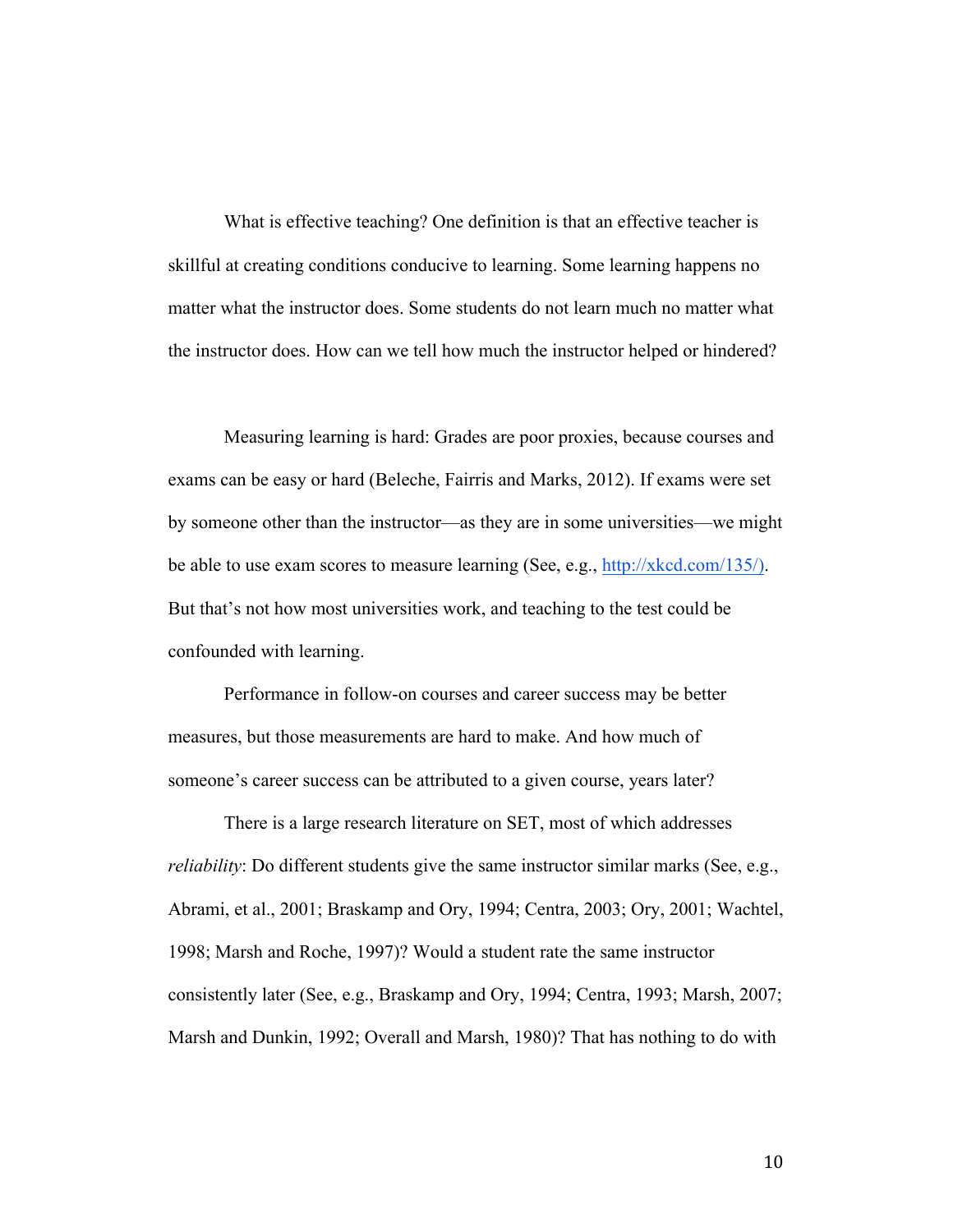whether SET measure effectiveness. A hundred bathroom scales might all report your weight to be the same. That doesn't mean the readings are accurate measures of your *height—*or even your weight, for that matter.

Moreover, inter-rater reliability is an odd thing to worry about, in part because it's easy to report the full distribution of student ratings, as advocated above. Scatter matters, and it can be measured *in situ* in every course.

# Observation versus Randomization

Most of the research on SET is based on *observational studies*, not *experiments*. In the entire history of Science, there are few observational studies that justify inferences about causes (A notable exception is John Snow's research on the cause of cholera; his study amounts to a "natural experiment." See http://www.stat.berkeley.edu/~stark/SticiGui/Text/experiments.htm#cholera for a discussion). In general, to infer causes, such as whether good teaching results in good evaluation scores, requires a *controlled, randomized experiment*: individuals are assigned to groups at random; the groups get different *treatments*; the outcomes are compared statistically across groups to test whether the treatments have different effects and to estimate the sizes of those differences.

Randomized experiments use a blind, non-discretionary chance mechanism to assign treatments to individuals. Randomization tends to mix individuals across groups in a balanced way. Absent randomization, other things can *confound* the effect of the treatment (See, e.g., http://xkcd.com/552/).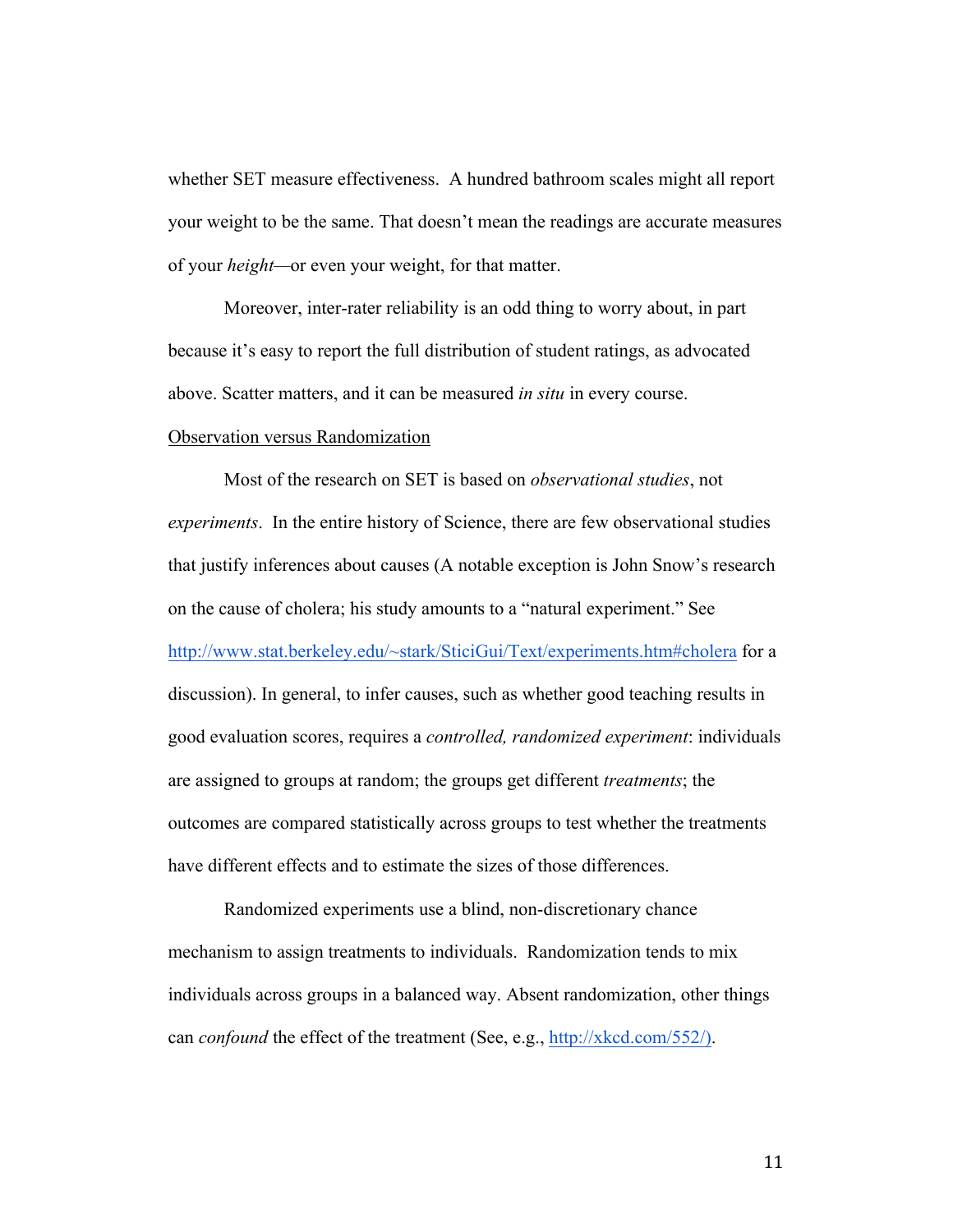For instance, suppose some students choose classes by finding the professor reputed to be the most lenient grader. Such students might then rate that professor highly for an "easy A." If those students choose sequel courses the same way, they may get good grades in those easy classes too, "proving" that the first ratings were justified.

The best way to reduce confounding is to assign students randomly to classes. That tends to mix students with different abilities and from easy and hard sections of the prequel across sections of sequels. This experiment has been done at the U.S. Air Force Academy (Carrell and West, 2008) and Bocconi University in Milan, Italy (Braga, Paccagnella, and Pellizzari, 2011).

These experiments found that teaching effectiveness, as measured by subsequent performance and career success, is *negatively* associated with SET scores. While these two student populations might not be representative of all students, the studies are the best we have seen. And their findings are concordant. What do student teaching evaluations measure?

SET may be *reliable*, in the sense that students often agree (Braskamp and Ory, 1994; Centra, 1993; Marsh, 2007; Marsh and Dunkin, 1992; Overall and Marsh, 1980). But that's an odd focus. We don't expect instructors to be equally effective with students with different background, preparation, skill, disposition, maturity, and "learning style." Hence, if ratings are extremely consistent, they probably don't measure teaching effectiveness: If a laboratory instrument always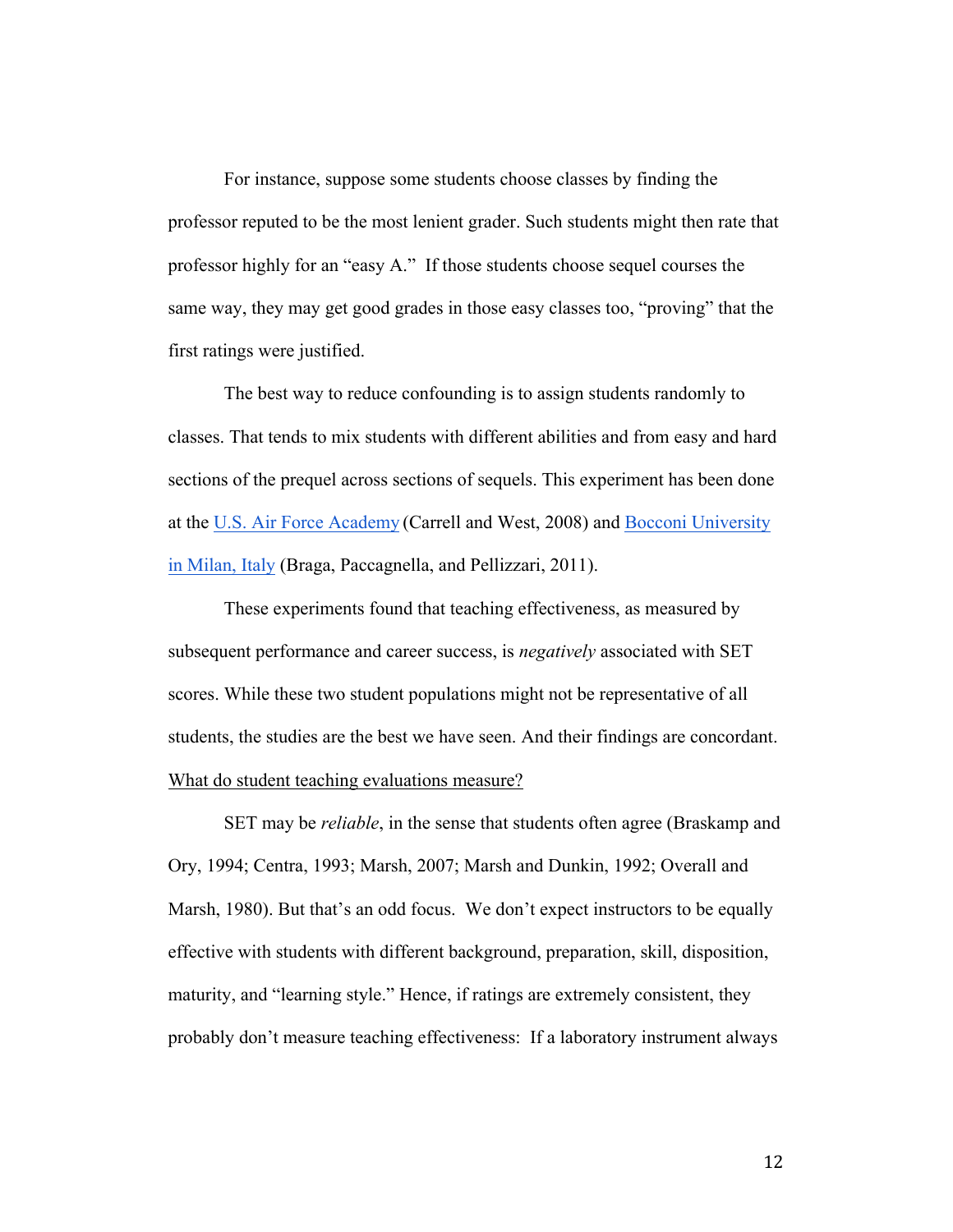gives the same reading when its inputs vary substantially, it's probably broken. There is no consensus on what SET do measure:

- SET scores are highly correlated with students' grade expectations (Marsh) and Cooper, 1980; Short et al., 2012; Worthington, 2002)
- SET scores and enjoyment scores are related (In the UC Berkeley Department of Statistics in fall 2012, for the 1486 students who rated the instructor's overall effectiveness and their enjoyment of the course, the correlation between instructor effectiveness and course enjoyment was 0.75, and the correlation between course effectiveness and course enjoyment was 0.8.)
- SET can be predicted from the students' reaction to 30 seconds of silent video of the instructor; physical attractiveness matters(Ambady and Rosenthal, 1993).
- gender, ethnicity, and the instructor's age matter (Anderson and Miller, 1997; Basow, 1995; Cramer and Alexitch, 2000; Marsh and Dunkin, 1992; Wachtel, 1998; Weinberg et al., 2007; Worthington, 2002).
- omnibus questions about curriculum design, effectiveness, etc. appear most influenced by factors unrelated to learning (Worthington, 2002)

#### What good are SET?

Students are in a good position to observe some aspects of teaching, such as clarity, pace, legibility, audibility, and their own excitement (or boredom).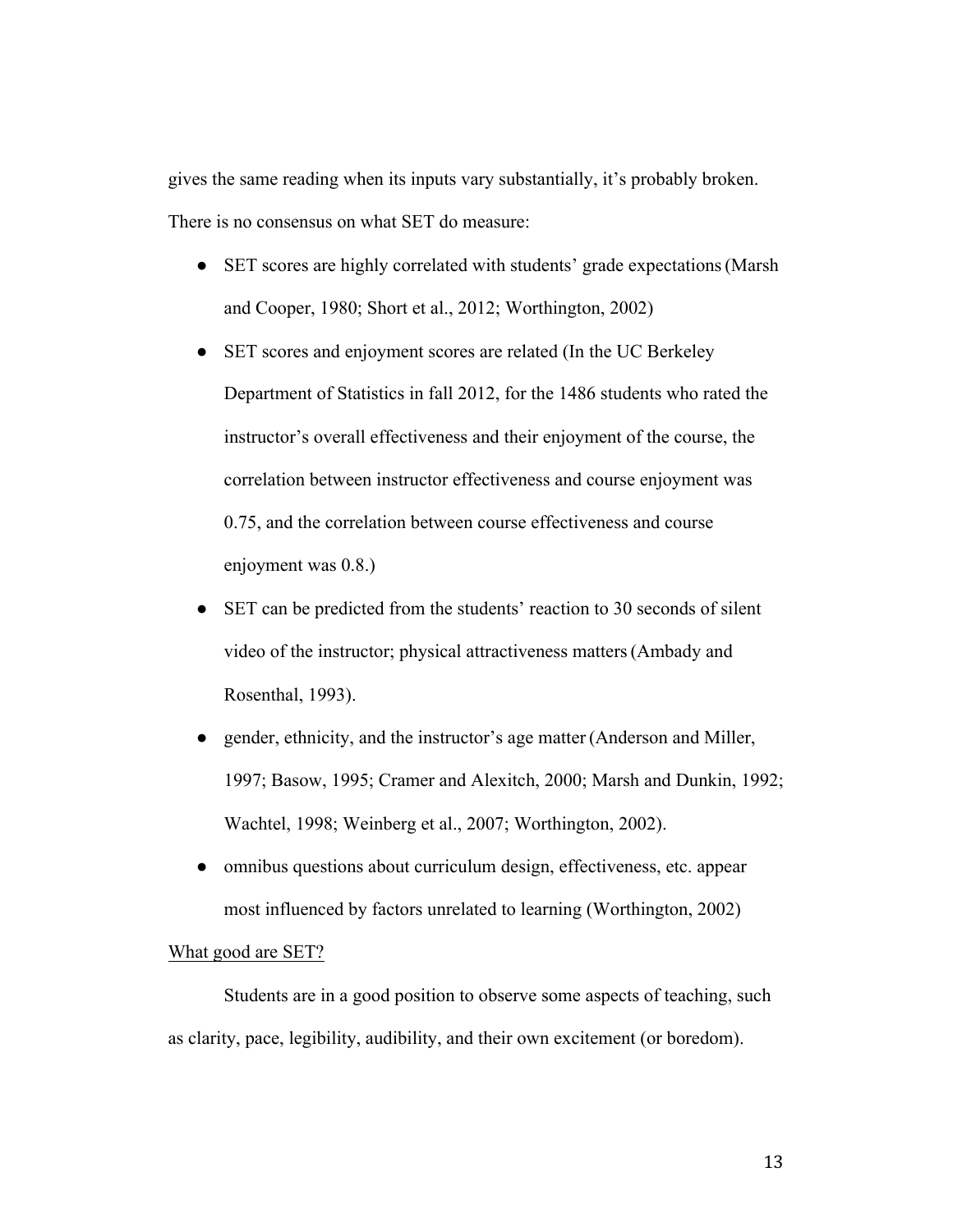SET can measure these things; the statistical issues raised above still matter, as do differences between how students and faculty use the same words (Lauer, 2012).

But students cannot rate effectiveness--regardless of their intentions. Calling SET a measure of effectiveness does not make it one, any more than you can make a bathroom scale measure height by relabeling its dial "height." Averaging "height" measurements made with 100 different scales would not help. **What's better?**

Let's drop the pretense. We will never be able to measure teaching effectiveness reliably and routinely. In some disciplines, measurement is possible but would require structural changes, randomization, and years of follow-up.

If we want to assess and improve teaching, we have to pay attention to the teaching, not the average of a list of student-reported numbers with a troubled and tenuous relationship to teaching. Instead, we can watch each other teach and talk to each other about teaching. We can look at student comments. We can look at materials created to design, redesign, and teach courses, such as syllabi, lecture notes, websites, textbooks, software, videos, assignments, and exams. We can look at faculty teaching statements. We can look at samples of student work. We can survey former students, advisees, and graduate instructors. We can look at the job placement success of former graduate students. Etc.

We can ask: Is the teacher putting in appropriate effort? Is she following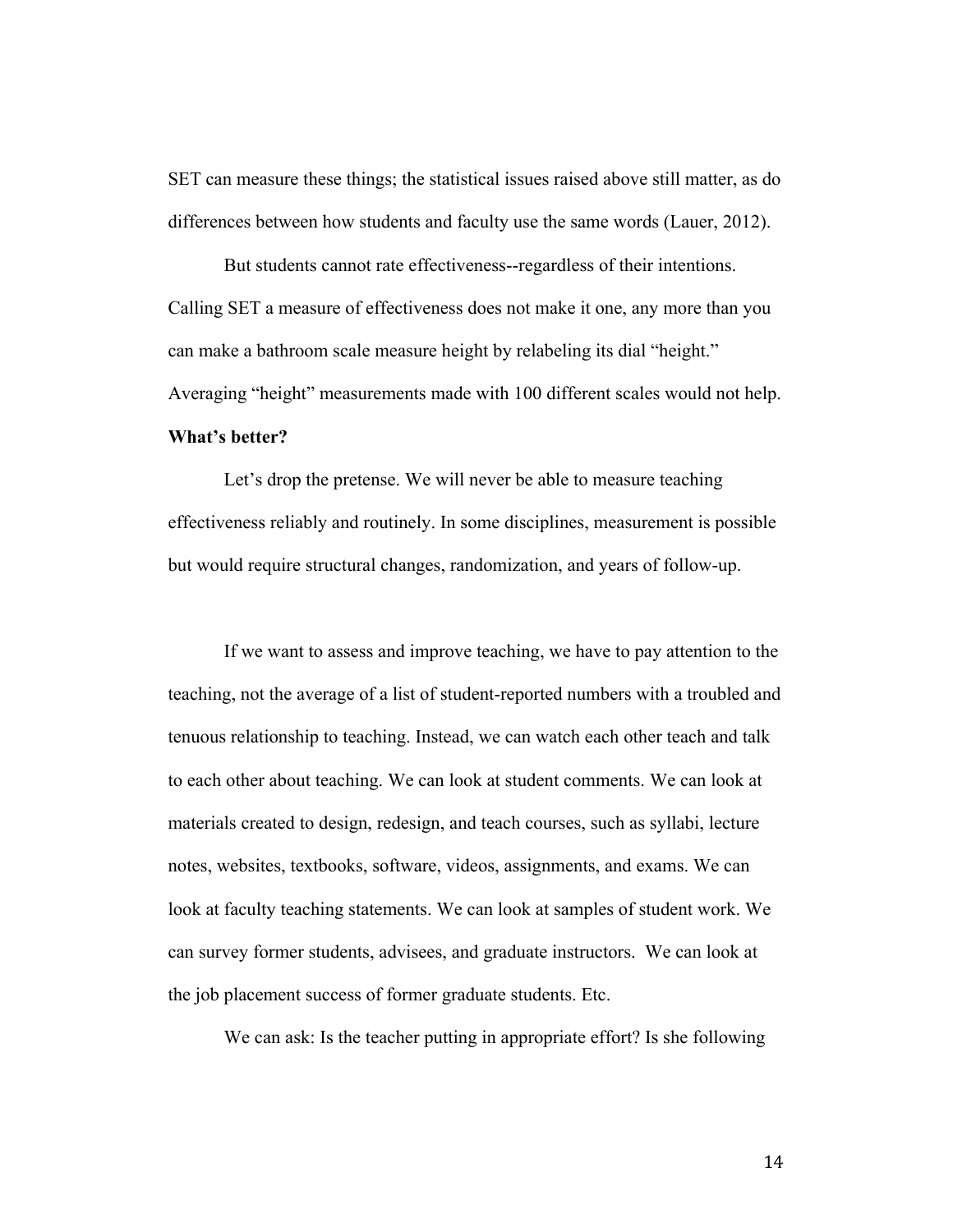practices found to work in the discipline? Is she available to students? Is she creating new materials, new courses, or new pedagogical approaches? Is she revising, refreshing, and reworking existing courses? Is she helping keep the curriculum in the department up to date? Is she trying to improve? Is she supervising undergraduates for research, internships, and honors theses? Is she advising graduate students? Is she serving on qualifying exams and thesis committees? Do her students do well when they graduate?

Or, is she "checked out"? Does she use lecture notes she inherited two decades ago the first time she taught the course? Does she mumble, facing the board, scribbling illegibly? Do her actions and demeanor discourage students from asking questions? Is she unavailable to students outside of class? Does she cancel class frequently? Does she return student work with helpful comments? Does she refuse to serve on qualifying exams or dissertation committees? In 2013, the University of California, Berkeley Department of Statistics adopted as standard practice a more holistic assessment of teaching. Every candidate is asked to produce a teaching portfolio for personnel reviews, consisting of a teaching statement, syllabi, notes, websites, assignments, exams, videos, statements on mentoring, or any other materials the candidate feels are relevant. The chair and promotion committee read and comment on the portfolio in the review. At least before every "milestone" review (mid-career, tenure, full, step VI), a faculty member attends at least one of the candidate's lectures and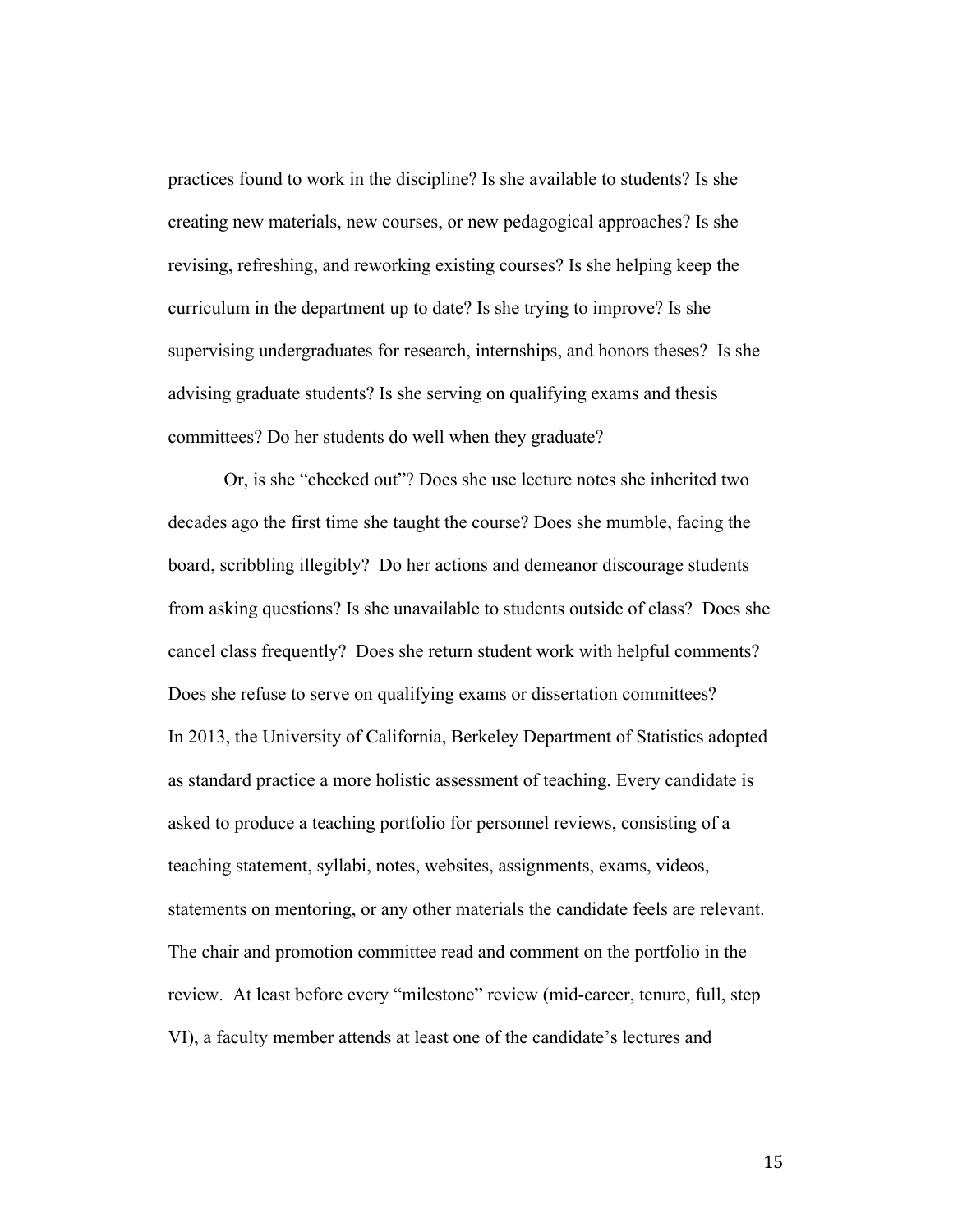comments on it, in writing. These observations complement the portfolio and student comments. Distributions of SET scores are reported, along with response rates. Averages of scores are not reported.

Classroom observation took the reviewer about four hours, including the observation time itself. The process included conversations between the candidate and the observer, the opportunity for the candidate to respond to the written comments, and a provision for a "no-fault do-over" at the candidate's sole discretion. The candidates and the reviewer reported that the process was valuable and interesting. Based on this experience, the Dean of the Division now recommends peer observation prior to milestone reviews.

Observing more than one class session and more than one course would be better. Adding informal classroom observation and discussion between reviews would be better. Periodic surveys of former students, advisees, and teaching assistants would bring another, complementary source of information about teaching. But we feel that using teaching portfolios and even a little classroom observation improves on SET alone.

The following sample letter is a redacted amalgam of chair's letters submitted with merit and promotion cases since the Department of Statistics adopted a policy of more comprehensive assessment of teaching, including peer observation:

*Smith is, by all accounts, an excellent teacher, as confirmed by the*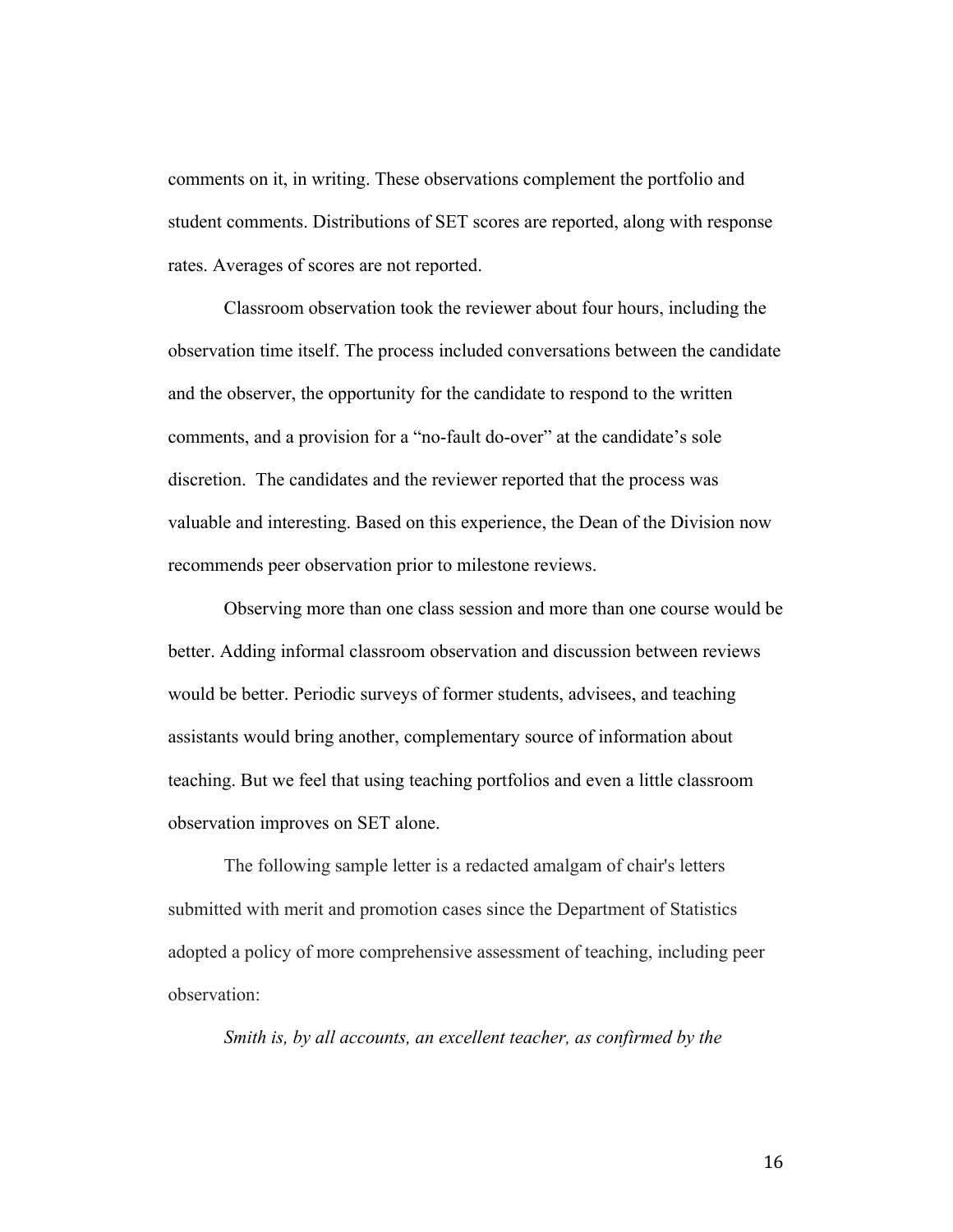*classroom observations of Professor Jones, who calls out Smith's ability to explain key concepts in a broad variety of ways, to hold the attention of the class throughout a 90-minute session, to use both the board and slides effectively, and to engage a large class in discussion. Prof. Jones's peer observation report is included in the case materials; conversations with Jones confirm that the report is Jones's candid opinion: Jones was impressed, and commented in particular on Smith's rapport with the class, Smith's sensitivity to the mood in the room and whether students were following the presentation, Smith's facility in blending derivations on the board with projected computer simulations to illustrate the mathematics, and Smith's ability to construct alternative explanations and illustrations of difficult concepts when students did not follow the first exposition.* 

*While interpreting "effectiveness" scores is problematic, Smith's teaching evaluation scores are consistently high: in courses with a response rate of 80% or above, less than 1% of students rate Smith below a 6.* 

*Smith's classroom skills are evidenced by student comments in teaching evaluations and by the teaching materials in her portfolio.*

*Examples of comments on Smith's teaching include:*

*I was dreading taking a statistics course, but after this class, I decided to major in statistics.*

*the best I've ever met…hands down best teacher I've had in 10 years of university education*

*overall amazing…she is the best teacher I have ever had*

*absolutely love it*

*loves to teach, humble, always helpful*

*extremely clear … amazing professor*

*awesome, clear*

*highly recommended*

*just an amazing lecturer*

*great teacher … best instructor to date*

*inspiring and an excellent role model*

*the professor is GREAT*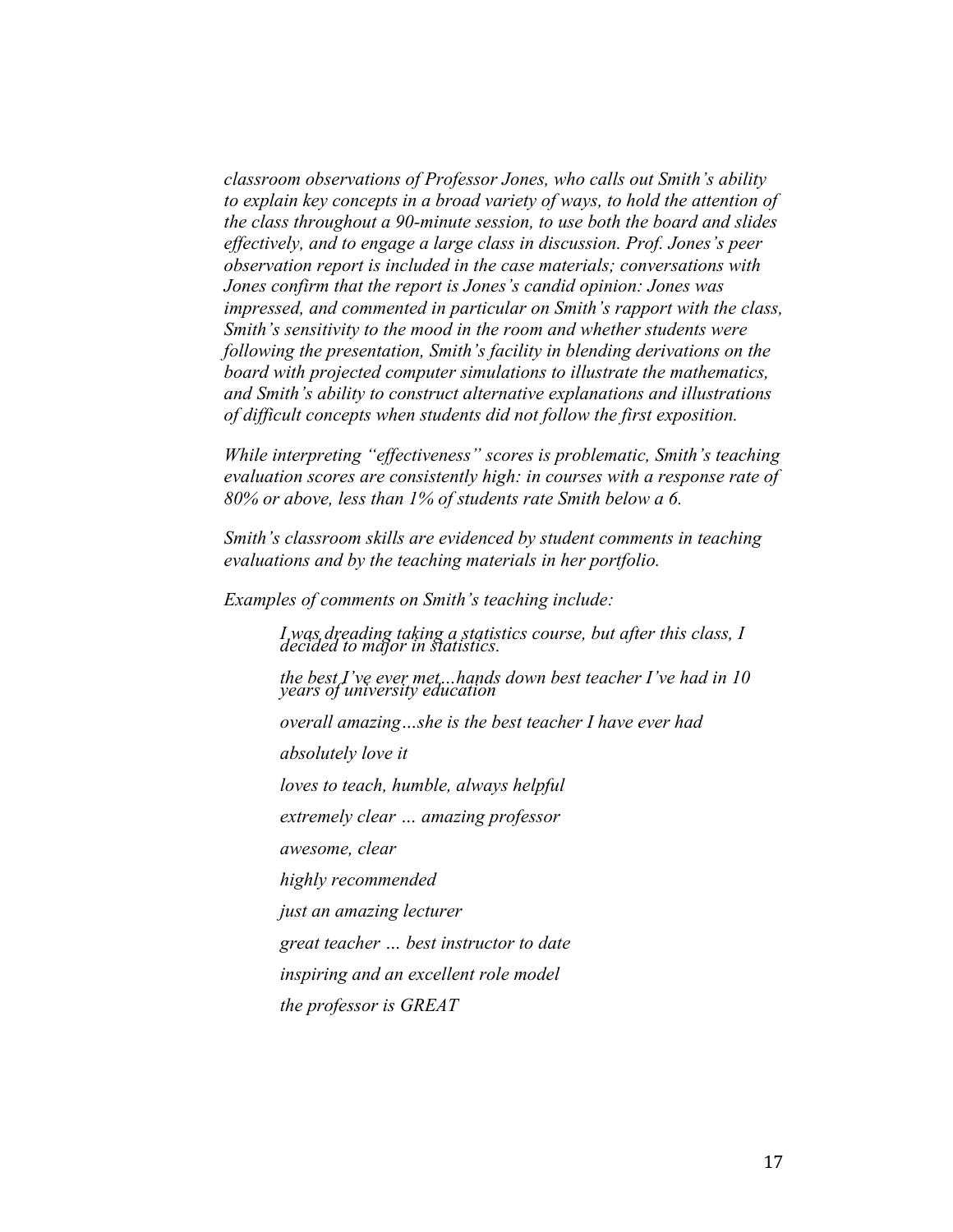*Critical student comments primarily concerned the difficulty of the material or the homework. None of the critical comments reflected on the pedagogy or teaching effectiveness, only the workload.*

*I reviewed Smith's syllabus, assignments, exams, lecture notes, and other materials for Statistics X (a prerequisite for many majors), Y (a seminar course she developed), Z (a graduate course she developed for the revised MA program, which she has spearheaded), and Q (a topics course in her research area). They are very high quality and clearly the result of considerable thought and effort.* 

*In particular, Smith devoted an enormous amount of time to developing online materials for X over the last five years. The materials required designing and creating a substantial amount of supporting technology, representing at least 500 hours per year of effort to build and maintain. The undertaking is highly creative and advanced the state of the art. Not only are those online materials superb, they are having an impact on pedagogy elsewhere: a Google search shows over 1,200 links to those materials, of which more than half are from other countries. I am quite impressed with the pedagogy, novelty, and functionality. I have a few minor suggestions about the content, which I will discuss with Smith, but those are a matter of taste, not of correctness.*

*The materials for X and Y are extremely polished. Notably, Smith assigned a term project in an introductory course, harnessing the power of inquirybased learning. I reviewed a handful of the term projects, which were ambitious and impressive. The materials for Z and Q are also well organized and interesting, and demand an impressively high level of performance from the students. The materials for Q include a great selection of data sets and computational examples that are documented well. Overall, the materials are exemplary; I would estimate that they represent well over 1,500 hours of development during the review period.* 

*Smith's lectures in X were webcast in fall, 2013. I watched portions of a dozen of Smith's recorded lectures for X—a course I have taught many times. Smith's lectures are excellent: clear, correct, engaging, interactive, well paced,* and with well organized and legible boardwork. Smith does an excellent job *keeping the students involved in discussion, even in large (300+ student) lectures.* Smith is particularly good at keeping the students thinking during the *lecture and of inviting questions and comments. Smith responds generously* and sensitively to questions, and is tuned in well to the mood of the class.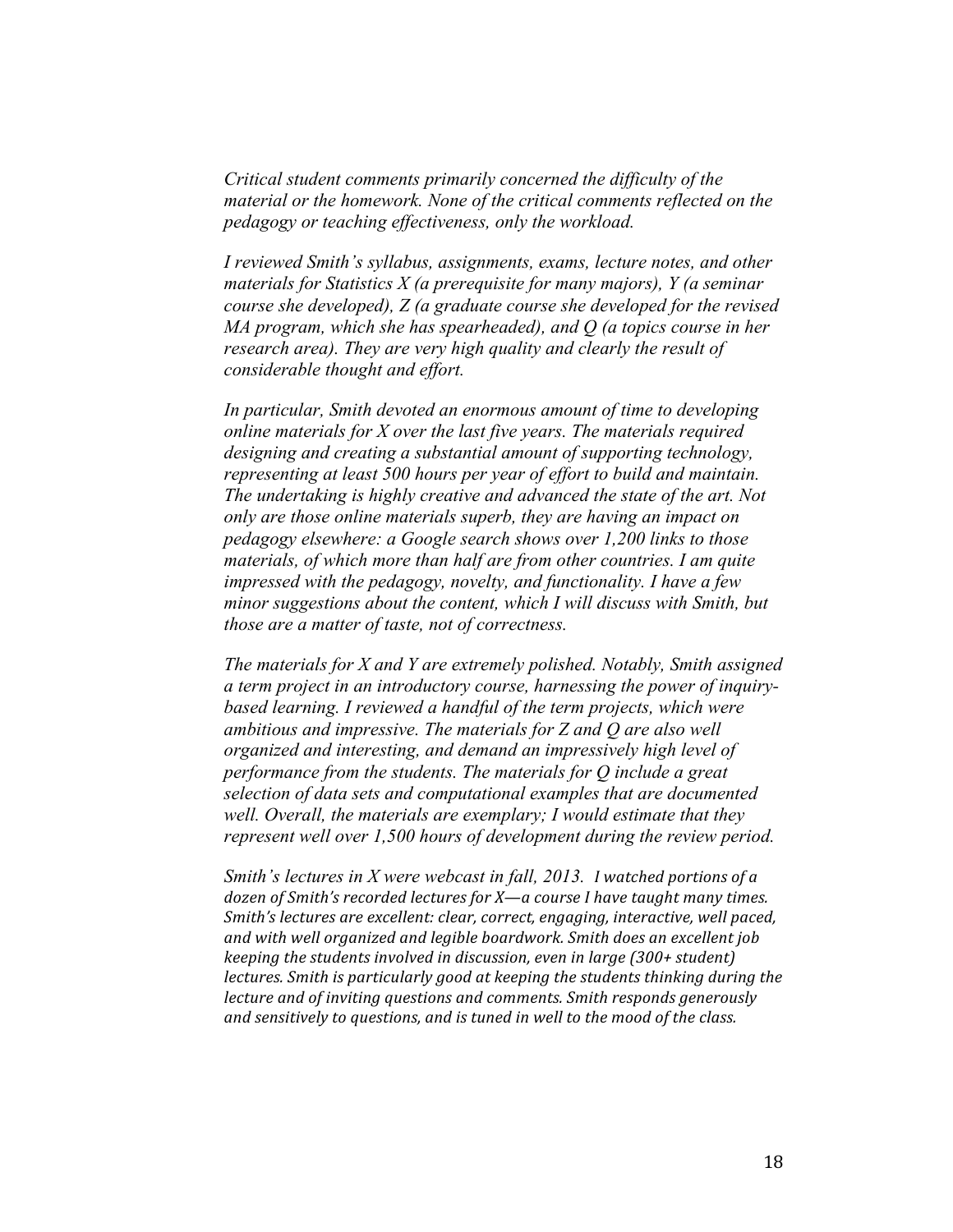*Notably, some of Smith's lecture videos have been viewed nearly 300,000 times!* This is a testament to the quality of Smith's pedagogy and reach. *Moreover, these recorded lectures increase the visibility of the Department and the University, and have garnered unsolicited effusive thanks and praise from across the world.*

*Conversations with teaching assistants indicate that Smith spent a considerable amount of time mentoring them, including weekly meetings and observing their classes several times each semester. She also played a leading role in revising the PhD curriculum in the department.*

*Smith has been quite active as an advisor to graduate students. In addition to serving as a member of sixteen exam committees and more than a dozen MA and PhD committees, she advised three PhD recipients (all of whom got jobs in top-ten departments), co-advised two others, and is currently advising three more. Smith advised two MA recipients who went to jobs in industry, co-advised another who went to a job in government, advised one who changed advisors. Smith is currently advising a fifth. Smith supervised three undergraduate honors theses and two undergraduate internships during the review period.* 

*This is an exceptionally strong record of teaching and mentoring for an assistant professor. Prof. Smith's teaching greatly exceeds expectations.*

We feel that a review along these lines would better reflect whether faculty are dedicated teachers, the effort they devote, and the effectiveness their teaching; would comprise a much fairer assessment; and would put more appropriate attention on teaching.

## **Recap**

- SET does not measure teaching effectiveness.
- Controlled, randomized experiments find that SET ratings are negatively associated with direct measures of effectiveness. SET seem to be

influenced by the gender, ethnicity, and attractiveness of the instructor.

• Summary items such as "overall effectiveness" seem most influenced by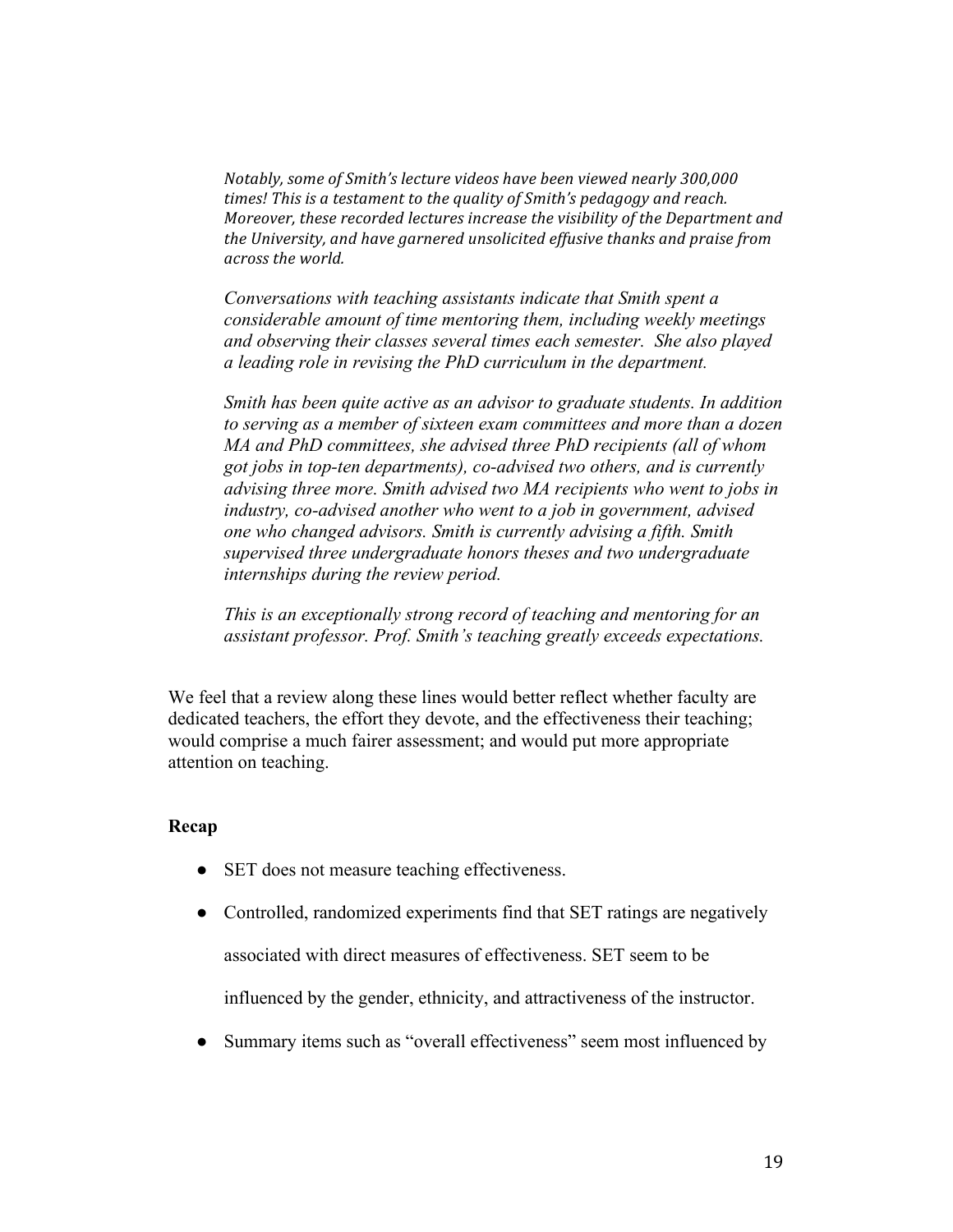irrelevant factors.

- Student comments contain valuable information about students' *experiences*.
- Survey response rates matter. Low response rates make it impossible to generalize reliably from the respondents to the whole class.
- It is practical and valuable to have faculty observe each other's classes.
- It is practical and valuable to create and review teaching portfolios.
- Teaching is unlikely to improve without serious, regular attention.

## **Recommendations**

- 1. Drop omnibus items about "overall teaching effectiveness" and "value of the course" from teaching evaluations: They are misleading.
- 2. Do not average or compare averages of SET scores: Such averages do not make sense statistically. Instead, report the distribution of scores, the number of responders, and the response rate.
- 3. When response rates are low, extrapolating from responders to the whole class is unreliable.
- 4. Pay attention to student comments—but understand their limitations. Students typically are not well situated to evaluate pedagogy.
- 5. Avoid comparing teaching in courses of different types, levels, sizes, functions, or disciplines.
- 6. Use teaching portfolios as part of the review process.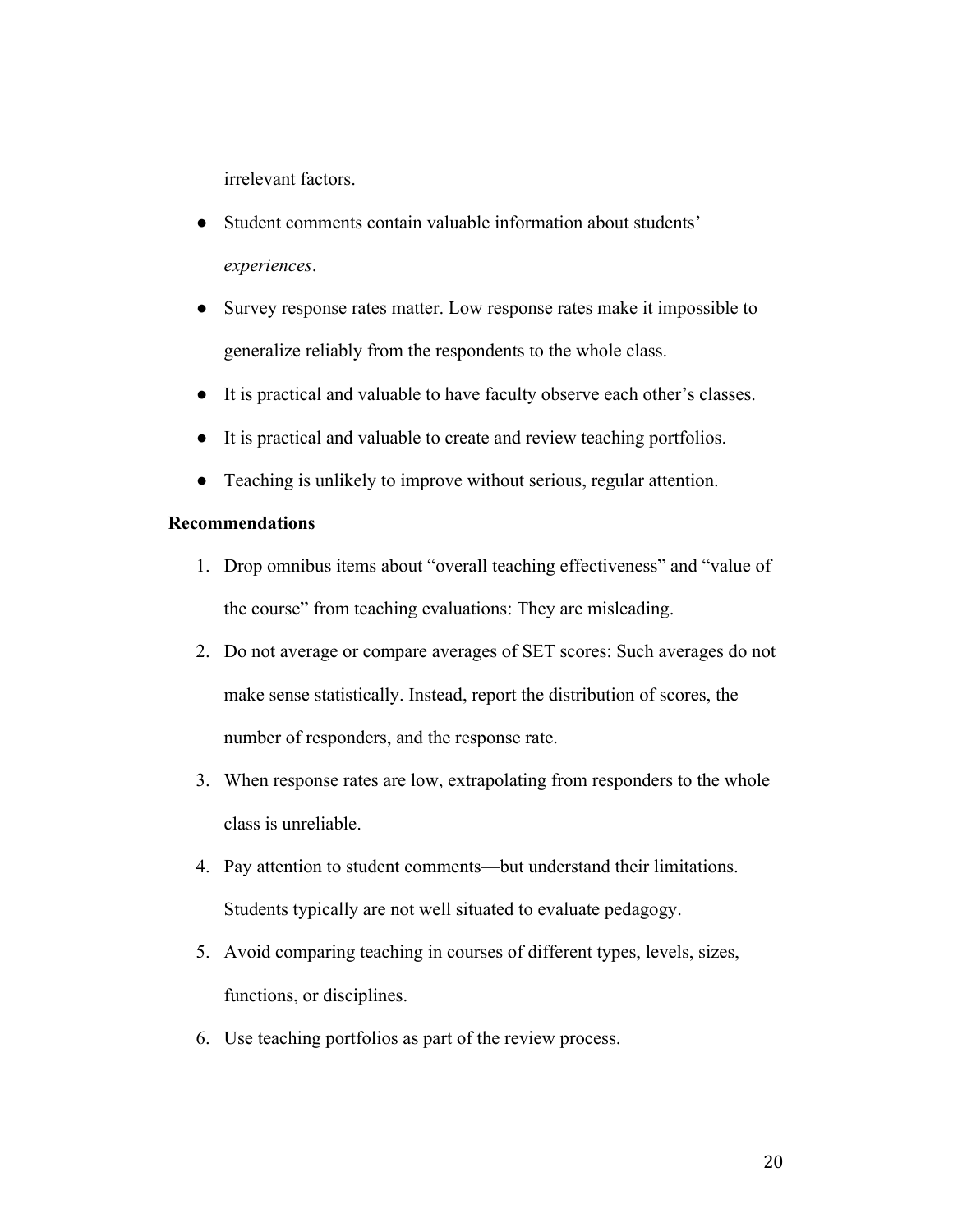- 7. Use classroom observation as part of milestone reviews.
- 8. To improve teaching and evaluate teaching fairly and honestly, spend more time observing the teaching and looking at teaching materials.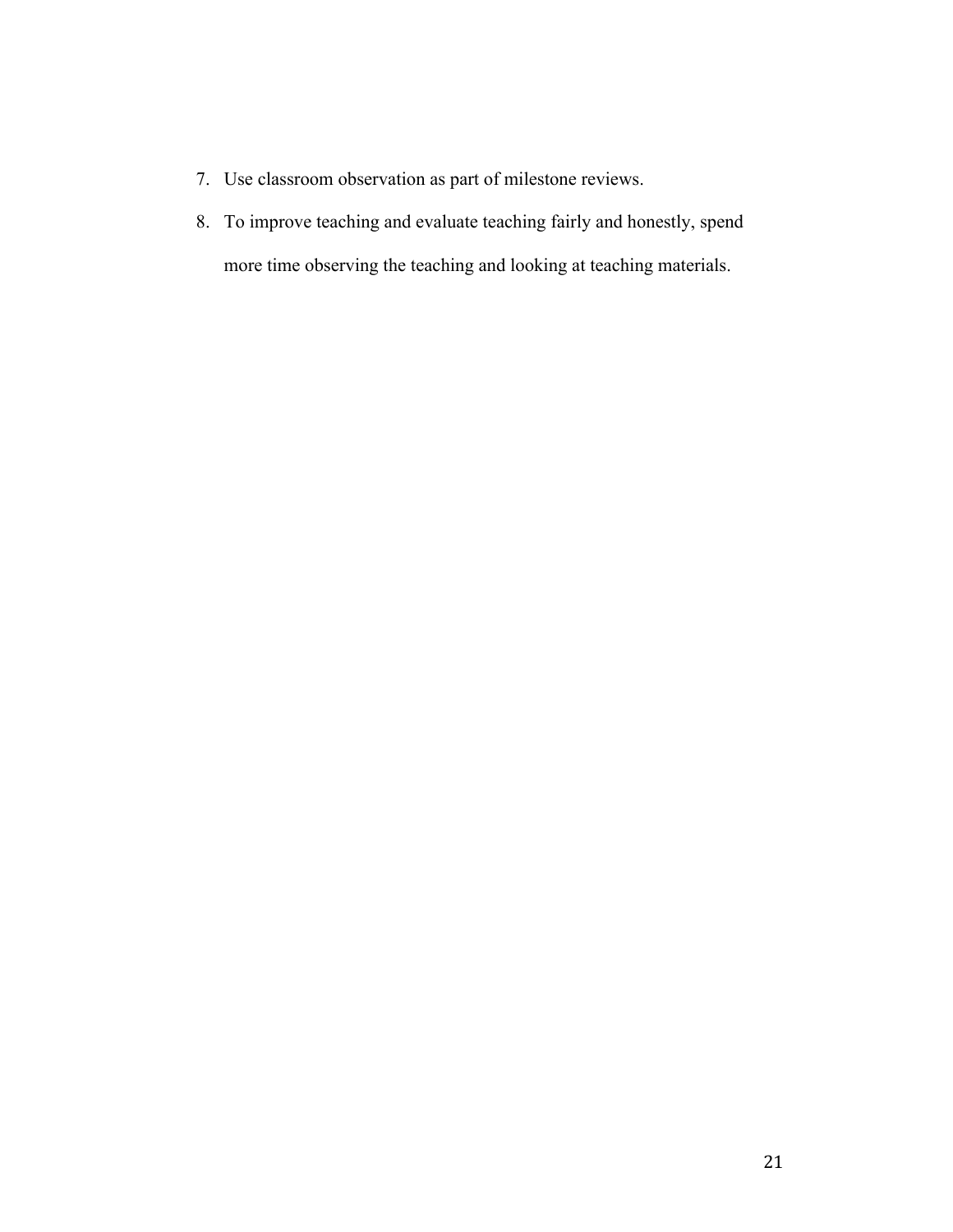## **References**

- Abrami, P.C., Marilyn, H.M. & Raiszadeh, F. (2001). Business students' perceptions of faculty evaluations. *The International Journal of Educational Management, 15*(1), 12–22.
- Ambady, N., & Rosenthal, R. (1993). Half a minute: Predicting teacher evaluations from thin slices of nonverbal behavior and physical attractiveness. *Journal of Personality and Social Psychology*, *64*(3), 431.
- Anderson, K., & Miller, E.D. (1997). Gender and student evaluations of teaching. *PS: Political Science and Politics, 30*(2), 216-219.
- Basow, S.A. (1995). Student evaluations of college professors: When gender matters. *Journal of Educational Psychology, 87*(4), 656-665.
- Beleche, T., Fairris, D., & Marks, M. (2012). Do course evaluations truly reflect student learning? Evidence from an objectively graded post-test. *Economics of Education Review*, *31*(5), 709-719.
- Braga, M., Paccagnella, M., & Pellizzari, M. (2011). Evaluating students' evaluations of professors. *Bank of Italy Temi di Discussione (Working Paper) No*, *825*.
- Braskamp, L.A., & Ory, J.C. (1994). *Assessing faculty work: Enhancing individual and institutional performance.* San Francisco: Jossey-Bass.
- Carrell, S.E., & West, J.E. (2008). *Does professor quality matter? Evidence from random assignment of students to professors* (No. w14081). National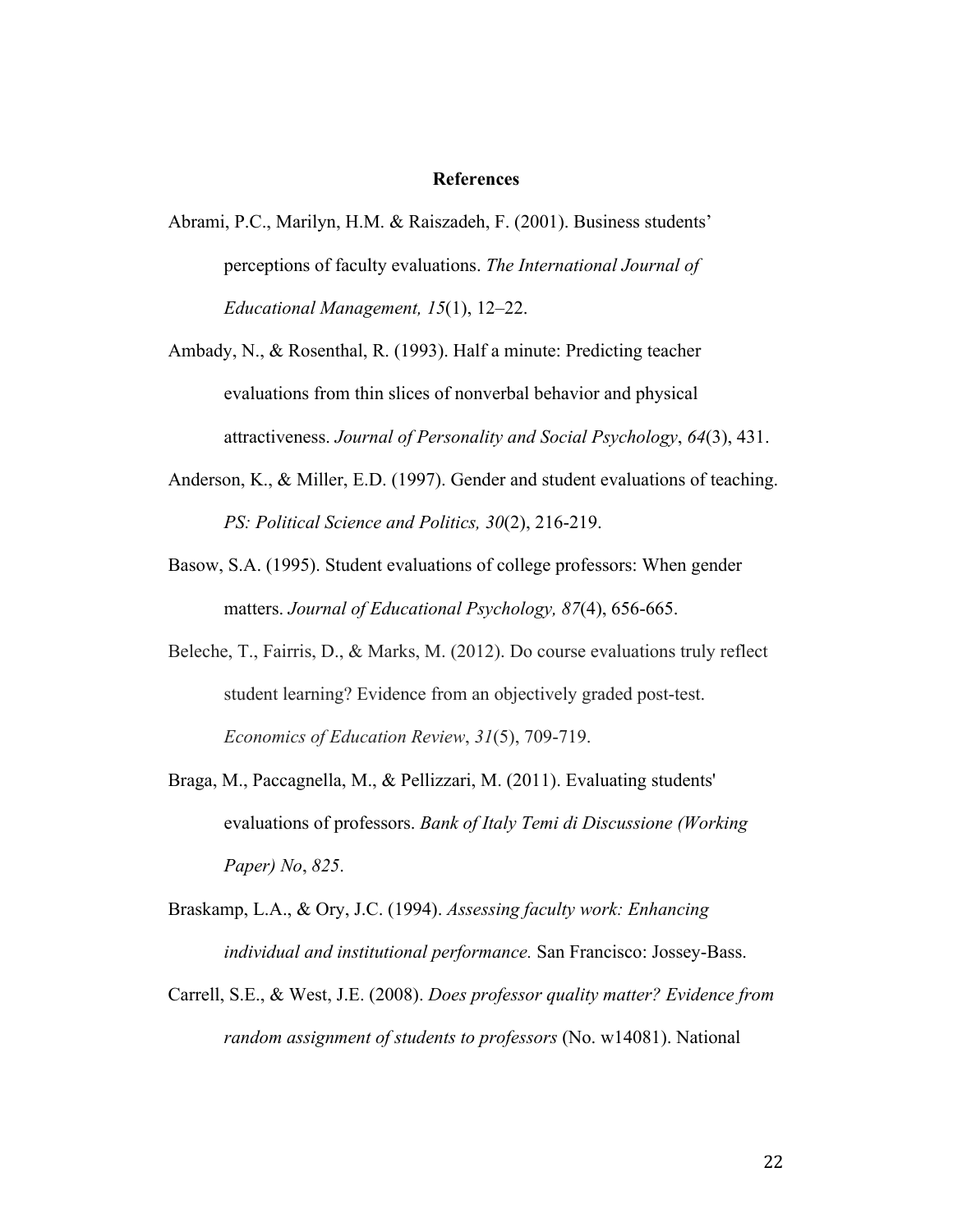Bureau of Economic Research.

- Cashin, W.E. (1990). Students do rate different academic fields differently. In M. Theall and J. Franklin (eds.), *Student Ratings of Instruction: Issues for improving practice*. San Francisco: Jossey-Bass Inc.
- Cashin, W.E. (1999). Student ratings of teaching: Uses and misuses. In P. Seldin (ed.), *Current Practices in Evaluating Teaching: A Practical Guide to Improved Faculty Performance and Promotion/Tenure Decisions.* Bolton, MA: Anker.
- Cashin, W.E. and Clegg, V.L. (1987). *Are student ratings of different academic fields different?* Paper presented at the annual meeting of the American Educational Research Association. Washington, DC.
- Centra, J.A. (1993). *Reflective faculty evaluation: Enhancing teaching and determining faculty effectiveness.* San Francisco: Jossey-Bass.
- Centra, J.A. (2003). Will teachers receive higher student evaluations by giving higher grades and less coursework? *Research in Higher Education*, *44*(5), 495-518.
- Clayson, D.E. (2009). Student evaluations of teaching: Are they related to what students learn? A meta-analysis and review of the literature. *Journal of Marketing Education*, *31*(1), 16-30.
- Cramer, K.M. & Alexitch, L.R. (2000). Student evaluations of college professors: identifying sources of bias. *Canadian Journal of Higher Education, 30*(2),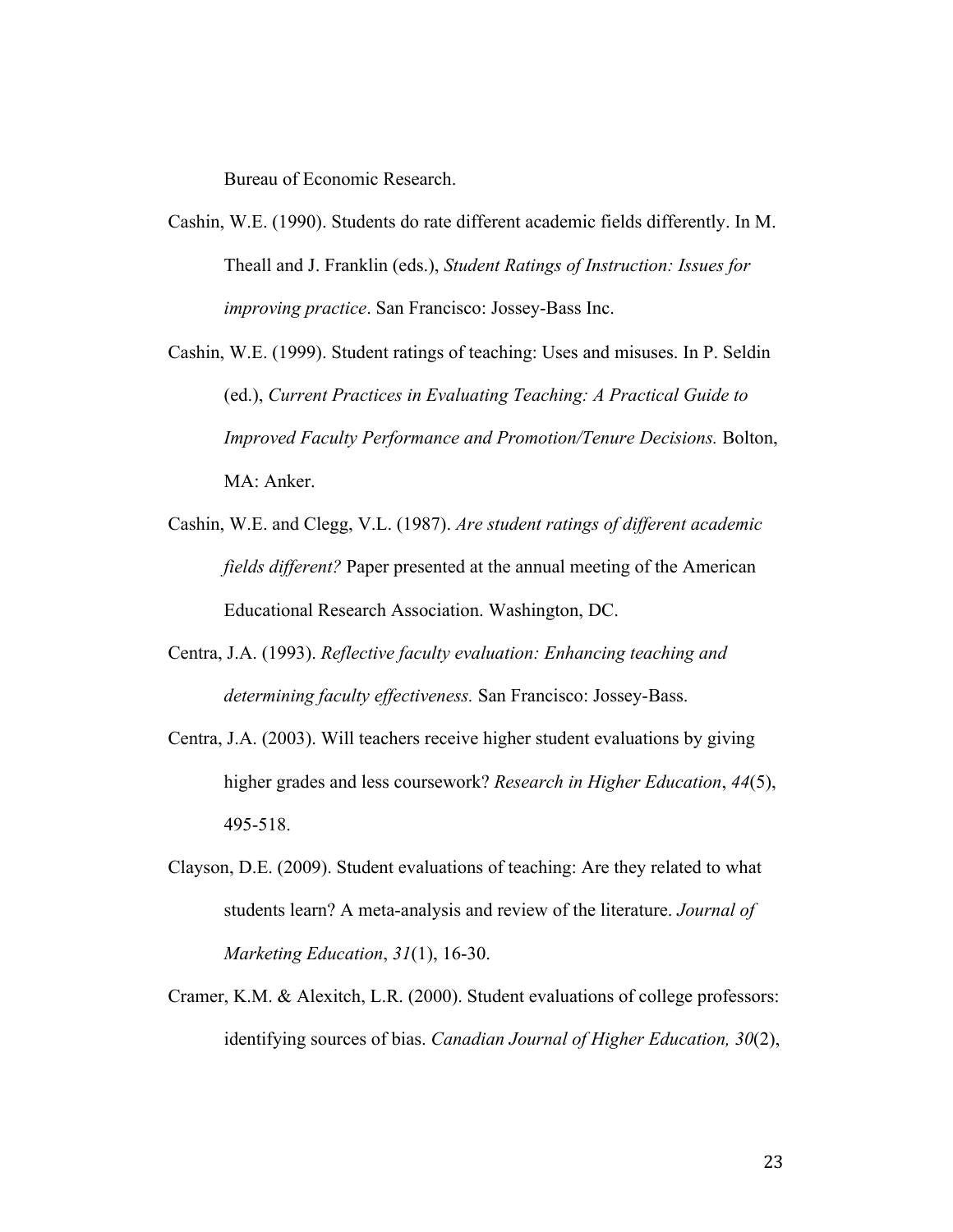143-64.

- Cranton, P.A. and Smith, R.A. (1986). A new look at the effect of course characteristics on student ratings of instruction. *American Educational Research Journal, 23*(1), 117–128.
- Davis, B.G. (2009). *Tools for Teaching, 2nd edition*. San Francisco, CA: John Wiley & Sons.
- Feldman, K.A. (1978). Course characteristics and college students' ratings of their teachers: What we know and what we don't know. *Research in Higher Education, 9*, 199–242.
- Feldman, K.A. (1984). Class size and college students' evaluations of teachers and courses: A closer look. *Research in Higher Education, 21*(11), 45–116.

Huff, D. (1954). *How To Lie With Statistics*, New York: W.W. Norton.

Lauer, C. (2012). A Comparison of Faculty and Student Perspectives on Course Evaluation Terminology. In *To Improve the Academy: Resources for Faculty, Instructional, and Organizational Development*, edited by J. Groccia & L. Cruz, 195-212. San Francisco, CA: Wiley & Sons, Inc.

Marsh. H.W. (2007). Students' evaluations of university teaching: Dimensionality, reliability, validity, potential biases and usefulness. In R. P. Perry & J. C. Smart (Eds.), *The Scholarship of teaching and learning in higher education: An evidence-based perspective,* 319–383. Dordrecht, The Netherlands: Springer.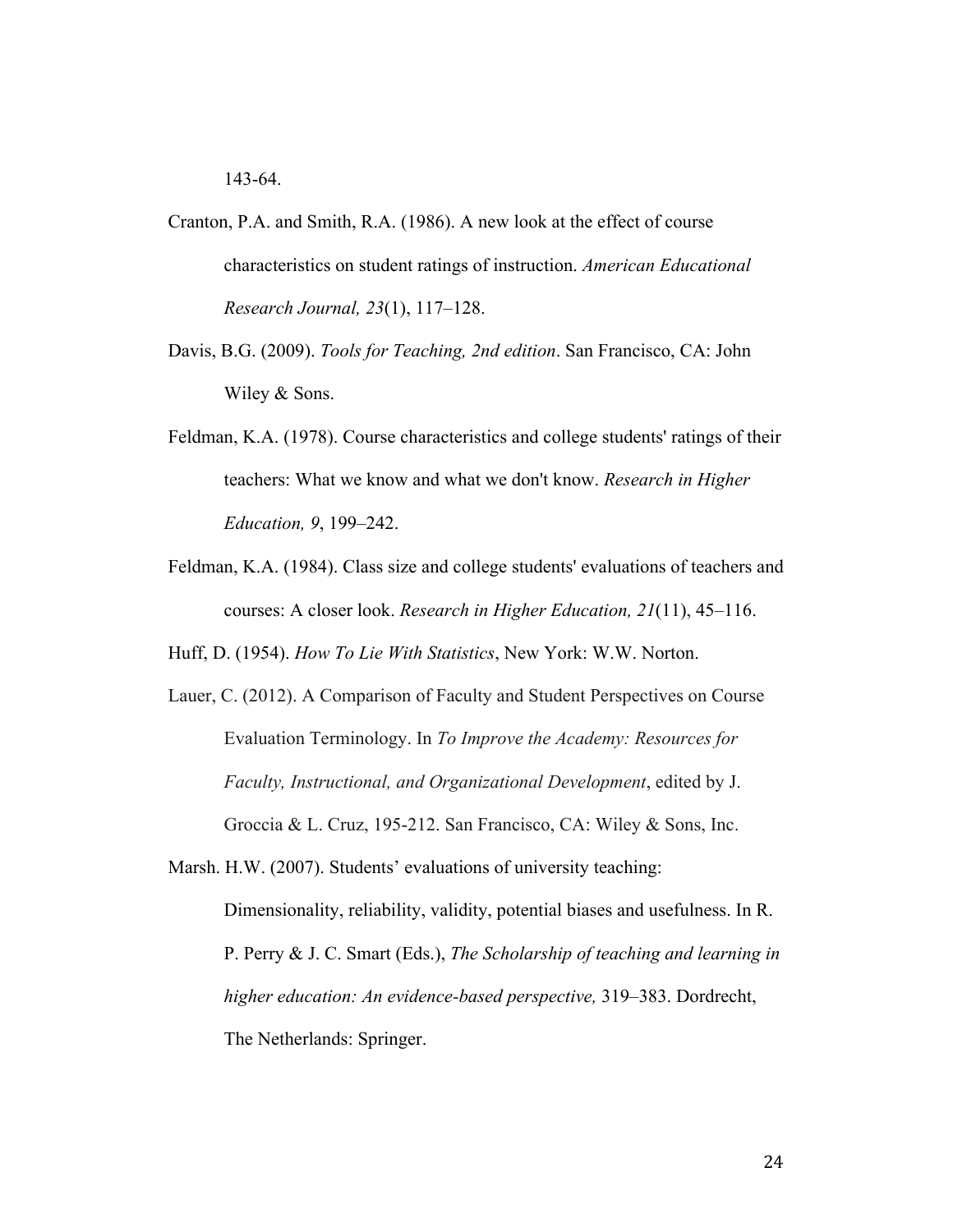- Marsh, H.W., & Cooper, T. (1980) *Prior subject interest, students evaluations, and instructional effectiveness* Paper presented at the annual meeting of the American Educational Research Association.
- Marsh, H.W., & Dunkin, M.J. (1992). Students' evaluations of university teaching: A multidimensional perspective. In J. C. Smart (Ed.), *Higher education: Handbook of theory and research*, Vol. 8. New York: Agathon Press.
- Marsh, H.W., & Roche, L. A. (1997). Making students' evaluations of teaching effectiveness effective. *American Psychologist, 52*, 1187–1197.
- McCullough, B. D., & Radson, D. (2011). Analysing student evaluations of teaching: Comparing means and proportions. *Evaluation & Research in Education*, *24*(3), 183–202.
- McKeachie, W. J. (1997). Student ratings: The validity of use. *American Psychologist, 52*, 1218-1225.
- Ory, J.C. (2001). Faculty thoughts and concerns about student ratings. In K.G. Lewis (ed.), Techniques and strategies for interpreting student evaluations [Special issue]. *New Directions for Teaching and Learning, 87*, 3–15.
- Overall, J.U., & Marsh, H. W. (1980). Students' evaluations of instruction: A longitudinal study of their stability. *Journal of Educational Psychology, 72*, 321–325.

Pounder, J. S. (2007). Is student evaluation of teaching worthwhile?: An